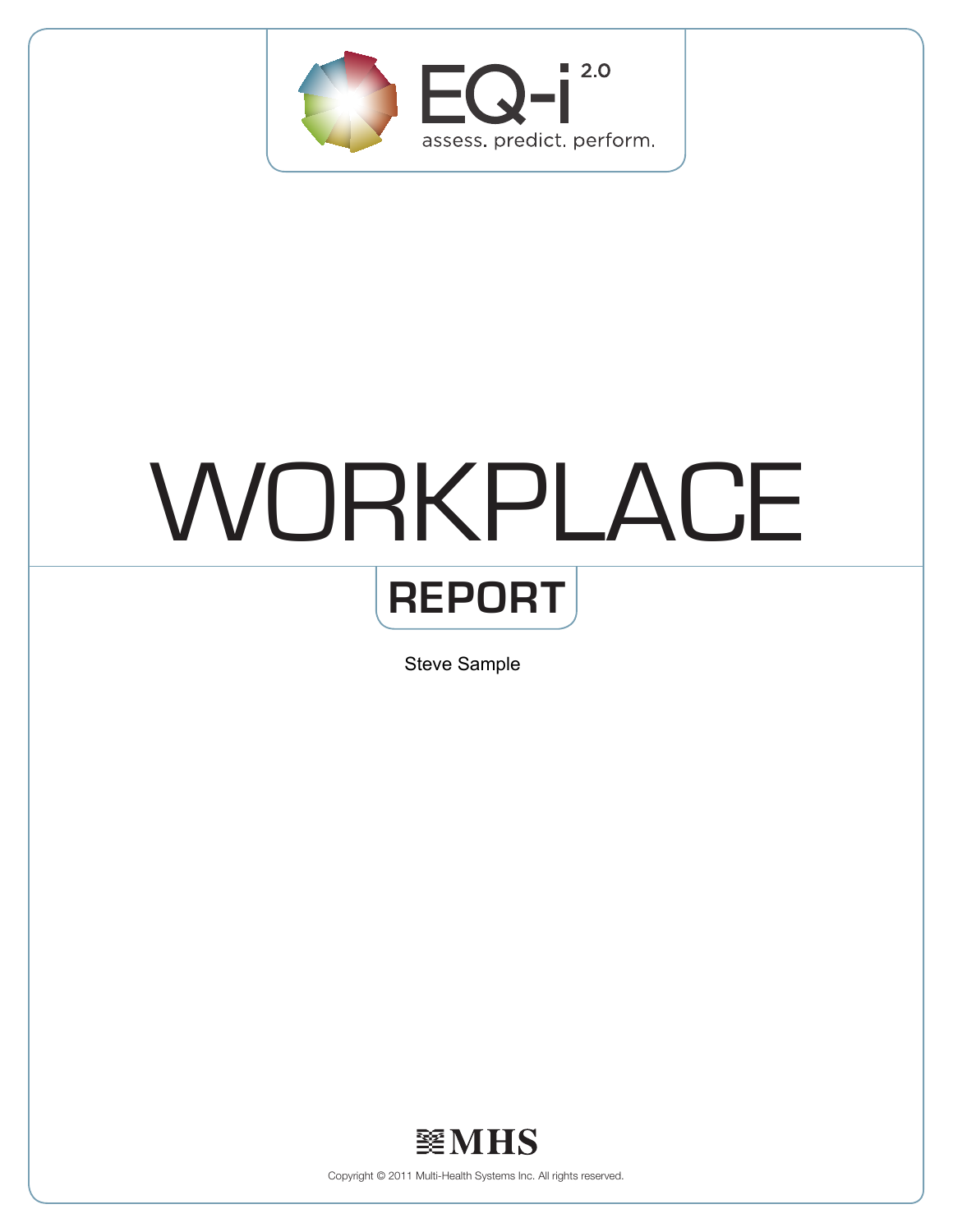

# EQ-i 2.0 Model of Emotional Intelligence

#### Self-Perception

Self-Regard is respecting oneself while understanding and accepting one's strengths and weaknesses. Self-Regard is often associated with feelings of inner strength and self-confidence. Self-Actualization is the willingness to persistently try to improve oneself and engage in the pursuit of personally relevant and meaningful objectives that lead to a rich and enjoyable life. **Emotional Self-Awareness** includes recognizing and understanding one's own emotions. This includes the ability to differentiate between subtleties in one's own emotions while understanding the cause of these emotions and the impact they have on one's own thoughts and actions and those of others.

#### **STRESS MANAGEMENT**

**Flexibility** is adapting emotions, thoughts and behaviors to unfamiliar, unpredictable, and dynamic circumstances or ideas.

#### Stress Tolerance

involves coping with stressful or difficult situations and believing that one can manage or influence situations in a positive manner.

**Optimism** is an indicator of one's positive attitude and outlook on life. It involves remaining hopeful and resilient, despite occasional setbacks.



#### SELF-EXPRESSION

Emotional Expression is openly expressing one's feelings verbally and non-verbally.

#### **Assertiveness**

involves communicating feelings, beliefs and thoughts openly, and defending personal rights and values in a socially acceptable, non-offensive, and non-destructive manner.

**Independence** is the ability to be self directed and free from emotional dependency on others. Decision-making, planning, and daily tasks are completed autonomously.

Interpersonal Relationships refers to the skill of developing and maintaining mutually satisfying relationships that are characterized by trust and compassion.

**Empathy** is recognizing, understanding, and appreciating how other people feel. Empathy involves being able to articulate your understanding of another's perspective and behaving in a way that respects others' feelings.

**Social Responsibility** is willingly contributing to society, to one's social groups, and generally to the welfare of others. Social Responsibility involves acting responsibly, having social consciousness, and showing concern for the greater community.

#### Decision Making

**Problem Solving** is the ability to find solutions to problems in situations where emotions are involved. Problem solving includes the ability to understand how emotions impact decision making. **Reality Testing** is the capacity to remain objective by seeing things as they really are. This capacity involves recognizing when emotions or personal bias can cause one to be less objective. **Impulse Control** is the ability to resist or delay an impulse, drive or temptation to act and involves avoiding rash behaviors and decision making.

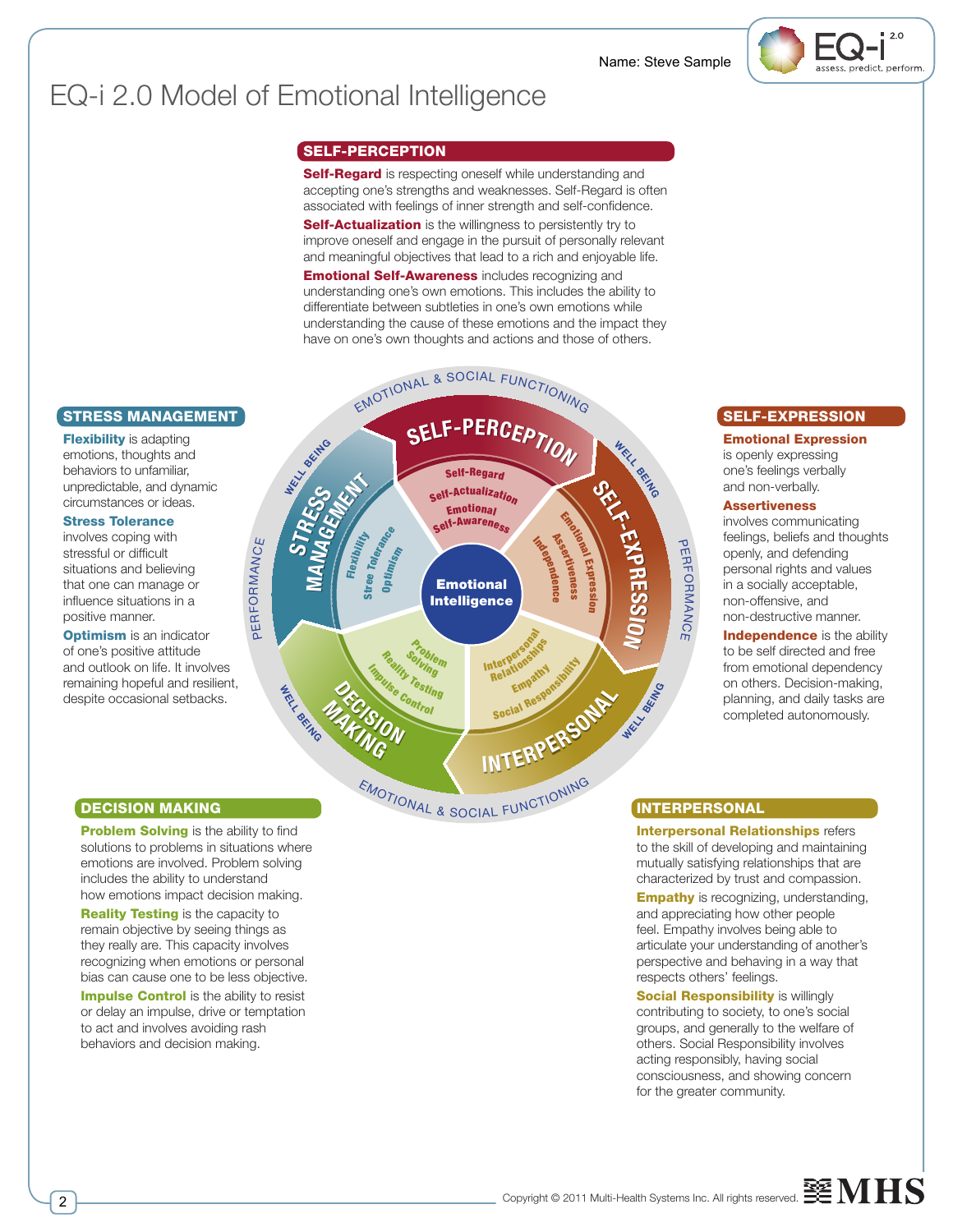Name: Steve Sample



# Overview of Your Results



Copyright © 2011 Multi-Health Systems Inc. All rights reserved.  $\mathbb{R}$   $\mathbb{M}$   $\mathbb{H}$  S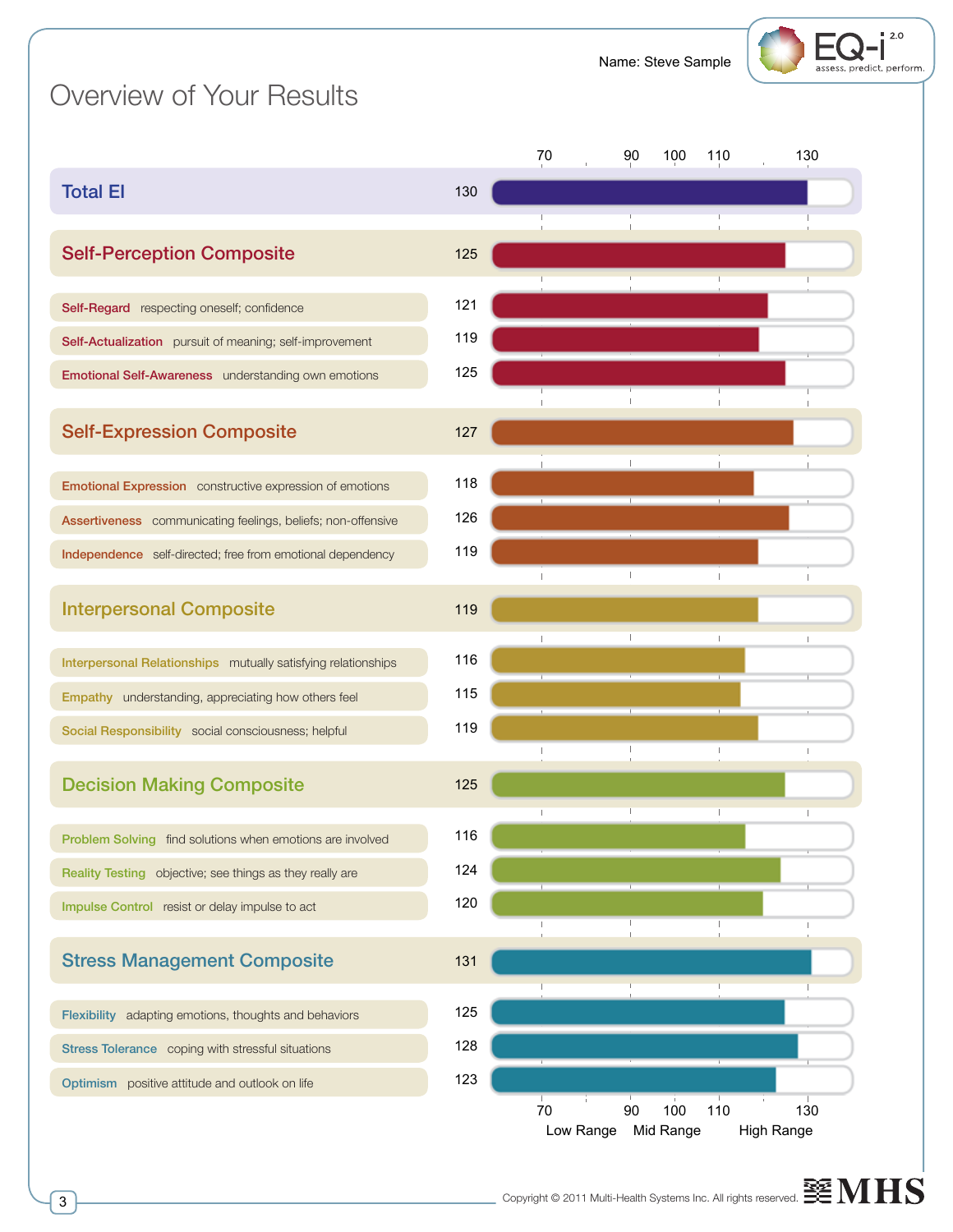

Individuals with self-regard respect themselves and accept both personal strengths and limitations while remaining satisfied and self-secure. Steve, your result suggests that your self-regard is stronger than most people's. You know yourself and are comfortable with yourself, which generally translates into increased performance. You may have:

- a high level of respect for yourself, your talents, and your weaknesses.
- n a willingness to confidently admit mistakes or unfamiliarity with a situation.
- n to ensure that your perception of your strengths is supported by objective evidence, otherwise you run the risk of being seen as overconfident in your abilities.

#### Impact at Work

*Emotional Implications.* Your result may mean that on an emotional level you are driven to achieve your fullest potential, have a more positive outlook on your capabilities, and are more confident in expressing yourself than those with average selfregard. The potential challenge is that you could lose touch with objective assessments of your capabilities. Draw on reality testing behaviors to maintain a healthy self-perception.

*Social and Behavioral Implications.* Your willingness and ability to understand and accept your strengths and weaknesses is often perceived by others as confidence. People may frequently gravitate toward you, look to you for advice, and seek your leadership. Because your strengths are confidently demonstrated, you may be given opportunities or promotions that maximize these talents, but it is also important to seek out opportunities that stretch your less developed skills as well. To avoid potential negative consequences of overly high self-regard, use empathy and an appropriate level of assertiveness to avoid appearing overconfident.

#### Strategies for Action

*Self-Regard Profile.* Seeking others' feedback on your strengths and weaknesses demonstrates a willingness to learn and gives you objective data to confirm whether your self-beliefs are in line with what others see.

- **n** Identify those at work (colleague, manager) who know you well enough to comment on your strengths and weaknesses.
- **n** Ask them to list your strengths and weaknesses with specific observations or examples.
- n Without looking at their list, write what you believe your strengths and weaknesses are. Then compare lists. Look for disconnects and similarities between lists. Are there examples of where others didn't agree with your listed strengths?

*Own up to your Weaknesses.* Although challenging, openly admitting your weaknesses can help keep your Self-Regard in check with how your colleagues see you.

- n Record your reaction to any mistakes or errors you make over the next few weeks. If you find yourself blaming "the system" or others for your mistakes, you might want to start openly admitting your points of weaknesses.
- n Rather than placing blame, use mistakes as opportunities to show you know and accept your weaknesses and put in place strategies that manage them, rather than pretending they don't exist.

### Balancing Your EI

This section compares Self-Regard with Self-Actualization, Problem Solving, and Reality Testing. Achieving balance between these subscales can enhance emotional functioning.

#### Self-Regard(121)

Your Self-Regard is well balanced with these three related subscales. To maintain this balance with these subscales, watch for significant growth in one subscale over others and consider ways that you can develop the subscales in tandem. Discuss with your coach whether comparing Self-Regard with other subscales may lead to further EI development and enhanced emotional and social functioning.

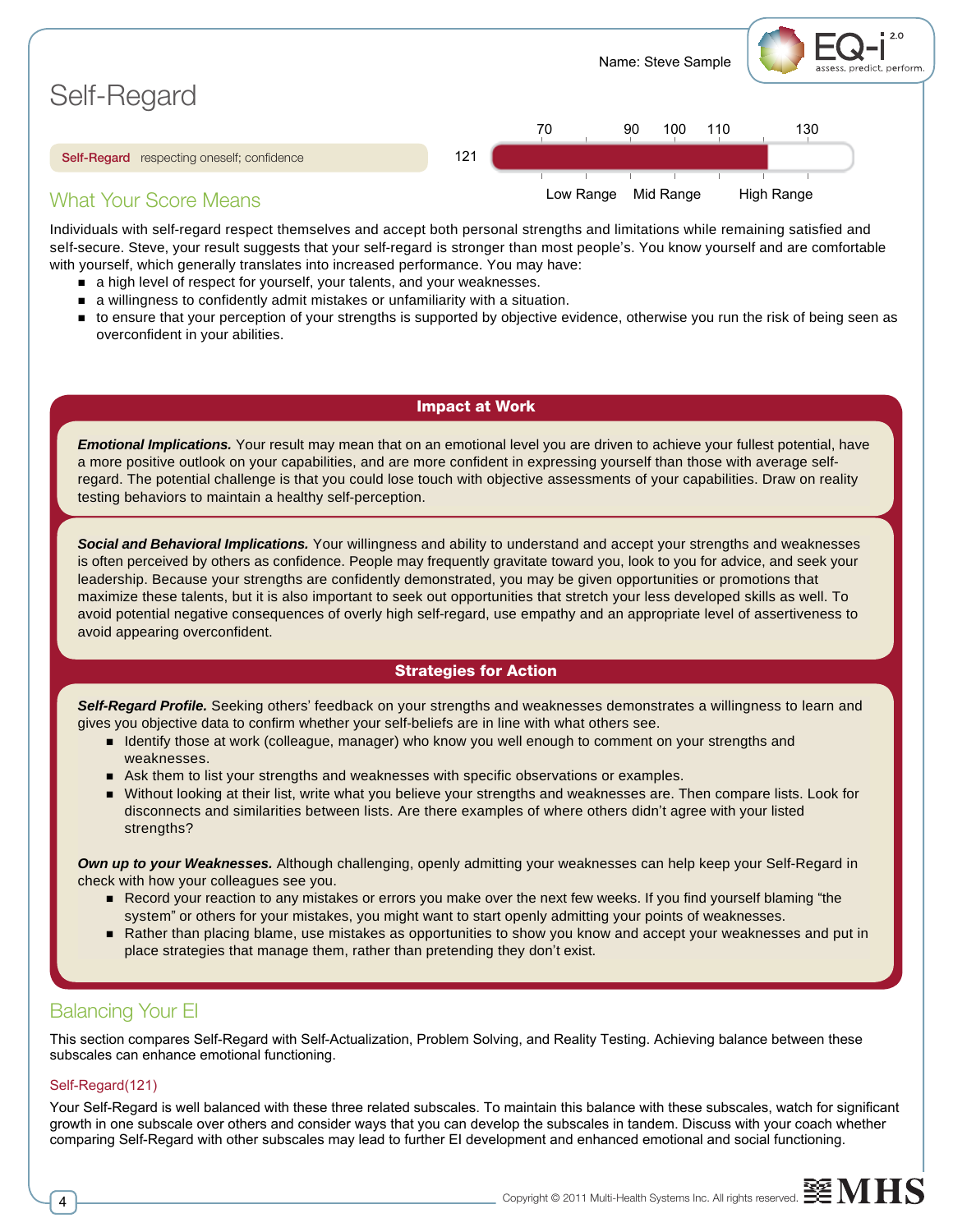

Self-actualization can be summed up in three words: pursuit of meaning. While this may sound philosophical, in the business world it means finding purpose and enjoyment in your job and performing to your fullest potential. Steve, your result suggests that you find deep meaning in your work, set challenging goals and expect the same level of engagement from others. In addition to the passion you bring to your job, your result may also mean that:

- **v** you appear to be working or acting with a plan in mind.
- n you continually hone your trade/skills and expect the same growth from colleagues.
- n you are not usually satisfied with the status quo.

#### Impact at Work

*Emotional Implications.* Your success and satisfaction with your life can probably be traced back to you doing what you enjoy in both your work and personal life. Because you have found ways to apply your talents and strengths, you likely experience harmony knowing that your talents are being put to good use and should a setback occur, you can bounce back quickly knowing there is a greater purpose behind your actions.

*Social and Behavioral Implications.* Behaviorally, people who are self-actualized are committed to the ongoing development of their talents and abilities by engaging in daily activities that are purposefully tied to meaningful goals. Your passion and lack of acceptance of the status quo drive you to seek out new challenges and approaches to decision making and problem solving. Although being self-actualized is a tremendous strength, people may have a tendency to expect that you have all the answers. Particularly if you are in a leadership position, continue to make the effort to engage those around you by asking reflective questions and sharing ideas.

#### Strategies for Action

*Spread the Word.* Imagine the progress your organization would experience if everyone was just a little more passionate about their jobs! Obviously you can't force people to become self-actualized, but you can put your enthusiasm on stage for others to take notice and hopefully join in.

**n** Start something new at work that is in line with your interests and brings people together. For example, find some colleagues to join a professional organization, attend a conference (even better, be on a panel at a conference), try a new training course, start up a lunch 'n' learn, or invite people to form a corporate fundraising team for a local charity.

*Great Expectations.* Your high self-actualization means that you could unrealistically apply the same high achieving expectations to your colleagues or family.

n Examine the performance expectations you have for others. Have you "topped up" the level of performance you expect beyond what's adequate for successful job performance? For example, if you spend 10 hours at work, do you unfairly judge someone who only works the required 8 hours as less committed to their job?

#### Balancing Your EI

This section compares Self-Actualization with Self-Regard, Optimism, and Reality Testing. Achieving balance between these subscales can enhance emotional functioning.

#### Self-Actualization(119)

Your Self-Actualization is well balanced with these three related subscales. To maintain this balance with these subscales, watch for significant growth in one subscale over others and consider ways that you can develop the subscales in tandem. Discuss with your coach whether comparing Self-Actualization with other subscales may lead to further EI development and enhanced emotional and social functioning.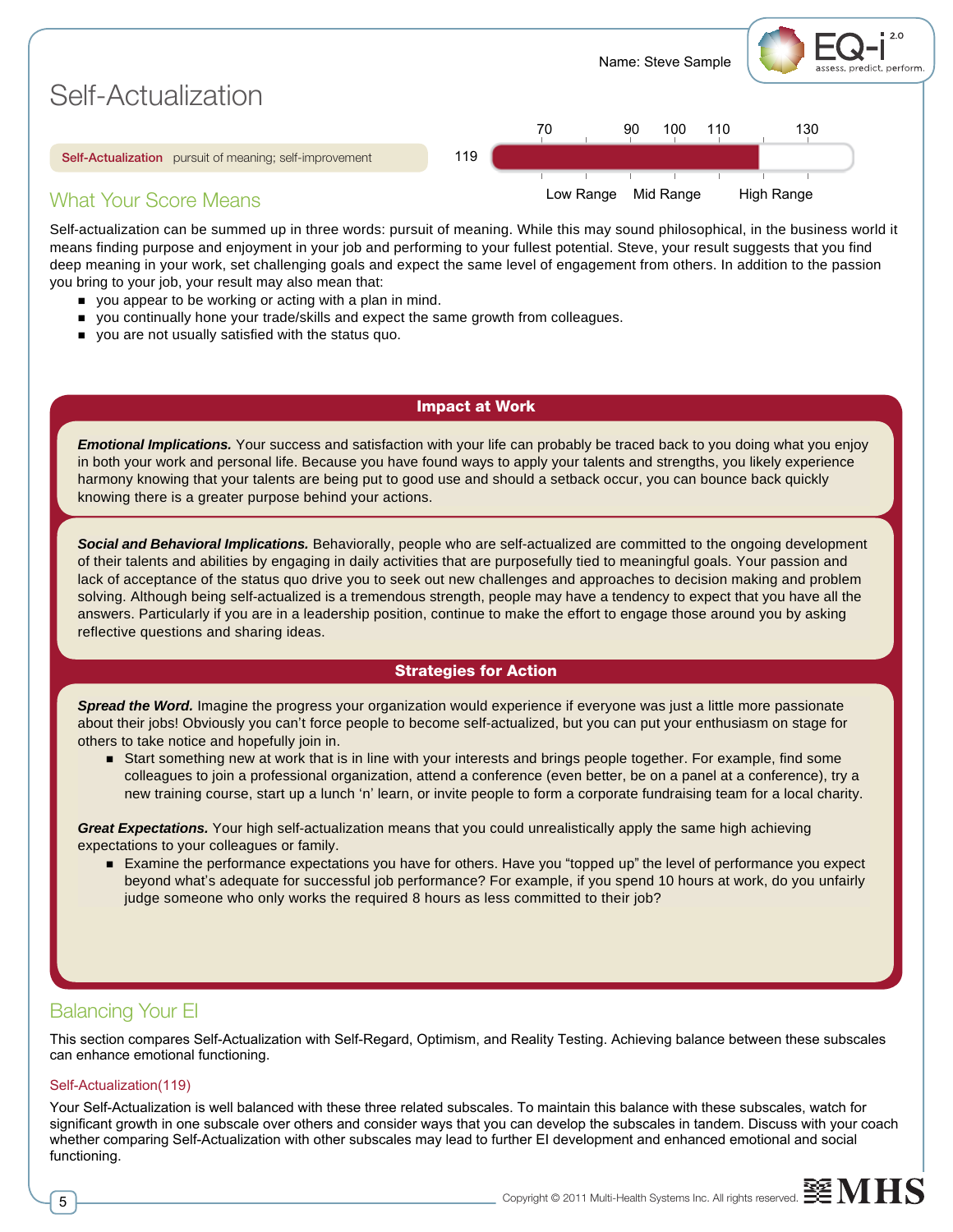

#### What Your Score Means

If you have a solid understanding of what causes your emotions, it is much easier to regulate your behavior and control the impact your emotions have on those you work with. Steve, your result indicates that more than most people, you are conscious of your emotions and the impact they have on your performance. It is likely that:

- n you view both positive and negative emotions as precious feedback from which to learn.
- n you are attuned to slight nuances between emotions (e.g., contempt and anger).
- n you have a solid read of your inner self—you can differentiate between and manage a full spectrum of emotions.

#### Impact at Work

*Emotional Implications.* An emotional implication of your result is that you have a very active internal monologue where you are constantly processing and evaluating your emotions. While this is a natural process for you, for others it may be difficult and they may not pick up the same emotional cues that you do. You have solid emotional knowledge; now apply it to working with others, making decisions and managing stress.

*Social and Behavioral Implications.* Those you interact with will often benefit from your emotional understanding and ability to communicate how you are feeling. This level of communication may go a long way in forming meaningful, productive, and even personal relationships. You could be sought out as a natural mediator of conflict between people or teams, as you not only pick up on emotional states, but you can recognize and predict what will be emotional triggers for your colleagues. If emotional self-awareness becomes an overused strength, you may be hypersensitive to emotions, seeing situations as emotionally evocative where others do not perceive the same level of intensity.

#### Strategies for Action

*See the Finer Things in Life.* Regardless of your role at work, a good practice is to really observe your colleagues' reactions during intense interactions.

- What do their facial expressions, tone of voice, choice of words, and body language tell you about their mood? Because you already easily recognize these signals in your own body, try to pick up on the smallest cues of others.
- n Your next move must take into account their emotions. For instance, match their tone of voice, or if you have recognized worry in their facial expression try to answer their concerns before they ask—this will really show that you have picked up on fine emotional signals during your interaction.

*Managing Your Emotional Radar.* You pick up on emotions faster than most people, so when you experience an emotionally charged situation at work, make sure you are not always the first one to comment on what emotion you are sensing.

■ Learn to ask others what feelings they perceived (e.g., "How do you think the meeting went?") and see if this differs from your own evaluation. This will help prevent your "emotional radar" from being overbearing and influencing the emotions others see.

### Balancing Your EI

This section compares Emotional Self-Awareness with Reality Testing, Emotional Expression, and Stress Tolerance. Achieving balance between these subscales can enhance emotional functioning.

#### Emotional Self-Awareness(125)

Your Emotional Self-Awareness is well balanced with these three related subscales. To maintain this balance with these subscales, watch for significant growth in one subscale over others and consider ways that you can develop the subscales in tandem. Discuss with your coach whether comparing Emotional SelfAwareness with other subscales may lead to further EI development and enhanced emotional and social functioning.

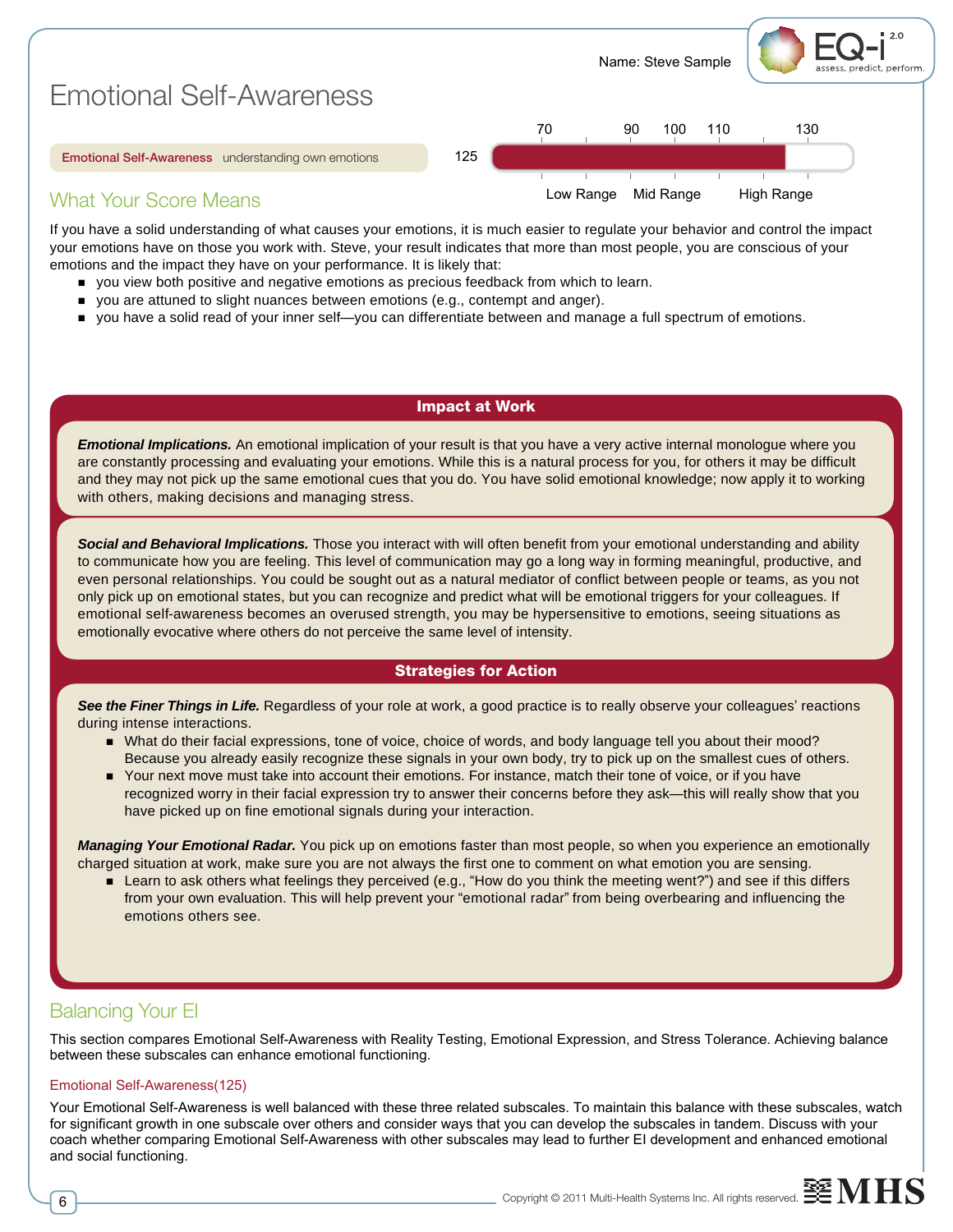| <b>Emotional Expression</b>                                     |     |           | Name: Steve Sample |           |     |            |     | assess. predict. perform. |  |
|-----------------------------------------------------------------|-----|-----------|--------------------|-----------|-----|------------|-----|---------------------------|--|
|                                                                 |     | 70        | 90                 | 100       | 110 |            | 130 |                           |  |
| <b>Emotional Expression</b> constructive expression of emotions | 118 |           |                    |           |     |            |     |                           |  |
| What Your Score Means                                           |     | Low Range |                    | Mid Range |     | High Range |     |                           |  |

# What Your Score Means

Individuals who effectively express emotions find words and physical expressions to convey their feelings in a way that is not hurtful to others. Steve, your result suggests you extensively express emotion, using a large emotional vocabulary and nonverbal expressions to tell others how you feel. Your result suggests:

- n you are comfortable expressing most, if not all emotions through words and/or facial expressions.
- n you find beneficial ways to express your emotions, both positive (e.g., appreciation) and negative (e.g., anger).
- others do not have to assume what you are feeling, as what you say and do is evidence of your emotions.

#### Impact at Work

*Emotional Implications.* Think of Emotional Expression as the action part of the emotional experience. You rarely keep emotions bottled up, preferring instead to express and work through them with others. For you, it is likely a natural process to describe your emotions in a way that is genuine and consistent. One implication for you is that you might express emotion so freely that it is seen as inappropriate for certain situations.

*Social and Behavioral Implications.* Successful relationships flow from a willingness to openly exchange thoughts and feelings. Your result suggests that not only are you capable of meaningfully expressing your emotions, but you are also quite eager to share these feelings with others. Sharing how you feel about a decision or issue helps improve team communication and decision making, resolves interpersonal conflict, and helps you gain the resources that you need. If emotions are expressed too frequently, you can quickly overwhelm your colleagues by sharing too much emotion at the wrong times (e.g., are you remaining angry over a bad decision when your team has moved on?).

#### Strategies for Action

*Expression Check-In.* Use Empathy and Interpersonal Relationships behaviors to carefully watch others' responses to your emotions.

- n The next time you express what you feel pay close attention to others' reactions. Notice their facial cues, tone of voice and body language; does it match what you would expect? For example, is your colleague as happy as you are about your promotion, or does he/she appear threatened by your advancement?
- This check-in will remind you to be vigilant of others' reactions to ensure your expressions are at the right intensity.

*Backing up your Emotions.* Backing up your emotions with the potential business impact of what you are feeling will help inform others of the source of your emotions and ensure you aren't seen as too emotional.

n In advance of the next meeting or discussion where you will need to gain resources or buy-in, prepare a business case to back up what you intend to express. For example, rather than just being anxious, you could prepare the following: "I am really anxious about meeting our timelines for this product. I'm anxious because we have lost two engineers to another project. If we don't receive more support from engineering, I am concerned we will lose thousands with a late product."

### Balancing Your EI

This section compares Emotional Expression with Interpersonal Relationships, Assertiveness, and Empathy. Achieving balance between these subscales can enhance emotional functioning.

#### Emotional Expression(118)

Your Emotional Expression is well balanced with these three related subscales. To maintain this balance with these subscales, watch for significant growth in one subscale over others and consider ways that you can develop the subscales in tandem. Discuss with your coach whether comparing Emotional Expression with other subscales may lead to further EI development and enhanced emotional and social functioning.

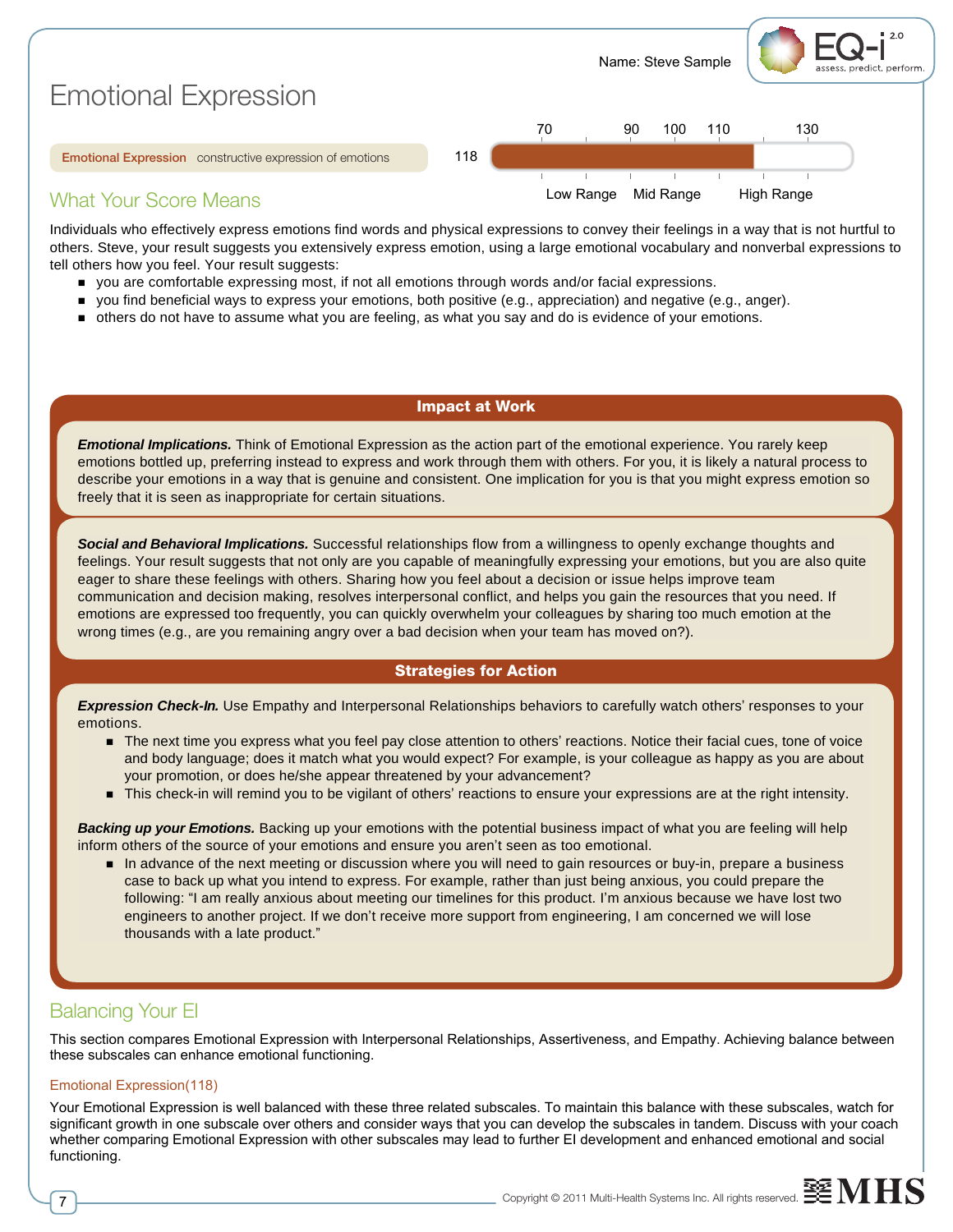| <b>Assertiveness</b>                                         |     | Name: Steve Sample<br>assess. predict. perform. |
|--------------------------------------------------------------|-----|-------------------------------------------------|
|                                                              |     | 90<br>130<br>70<br>100<br>110                   |
| Assertiveness communicating feelings, beliefs; non-offensive | 126 |                                                 |
| <b>What Your Score Means</b>                                 |     | High Range<br>Mid Range<br>Low Range            |

Picture a line between the words passive and aggressive. At the middle point of this line lies assertiveness, a place where you work with others by finding the right words at the right time to express your feelings and thoughts. Steve, your results indicate you operate at the assertiveness midpoint of this line almost all of the time, articulating your thoughts in a clear and confident way. Some of the following characteristics may apply to you:

- **v** you are firm and direct whenever necessary.
- n you achieve your goals by articulating your needs and protecting your resources.
- n you view your rights and those of others as sacred; you stand up for yourself and others.

#### Impact at Work

*Emotional Implications.* You have a solid understanding of what is worth standing up for, and you likely pull on strong emotions and convictions to state your position. While this is a crucial skill to have, watch that when you defend your position you do not miss important information or feedback that may alter your perspective. While some situations call for a definitive stance (e.g., addressing a safety violation), others may require you to be more flexible in your thinking.

*Social and Behavioral Implications.* Your level of assertiveness suggests that you have the knack for finding the right words at the right time to get your point across in a clear and confident manner. As a result your team may see you proactively dealing with conflict, leveraging organizational resources and openly voicing your opinion or feedback on the matters at hand. You must remain aware of the distinction between assertiveness and aggressiveness and how the work context determines which type of person you are seen as. Becoming overconfident in your ability or being too rigid in defending your position may result in unproductive, stubborn, or aggressive behavior.

#### Strategies for Action

*Identify Cave Points.* Determining your cave points allows you to demonstrate your flexibility by setting a point where you have enough information to change your stance on an issue.

- n Before entering a discussion or a meeting, determine what you need to hear from others for you to concede on your position. For example, you strongly want a spring launch date for a new product, but others are insisting the winter would be best. What evidence or data do they need to present to you that will convince you to surrender your position?
- n Highly assertive people need to know this cave point ahead of time in order to allow the team to move toward a decision and not become paralyzed in rigid debate.

*Crossing the Aggression Line.* Because of your strong result in assertiveness, you need to be particularly cautious that your behavior doesn't harm your relationships.

■ Set up a few rules for yourself (or for the whole team) that you will follow when your behavior starts to cross the line into aggression. For example, interrupting others in a meeting is a sign that you are no longer being respectful. If this happens, a rule could be "Openly apologize to the interrupted person and be silent until it is your time to speak."

#### Balancing Your EI

This section compares Assertiveness with Interpersonal Relationships, Emotional Self-Awareness, and Empathy. The subscale that differs the most from Assertiveness and with the greatest potential for development is shown below.

#### Assertiveness(126) <sup>●</sup> Empathy(115)

Your Assertiveness is higher than your Empathy. Because these scores are out of balance, you may run the risk of being seen as abrasive. You may benefit from balancing this relationship by looking for ways to demonstrate empathy more often. Where possible, focus on collaboration in meetings. Continue to appropriately assert your views, but listen to others and be willing to agree when possible.

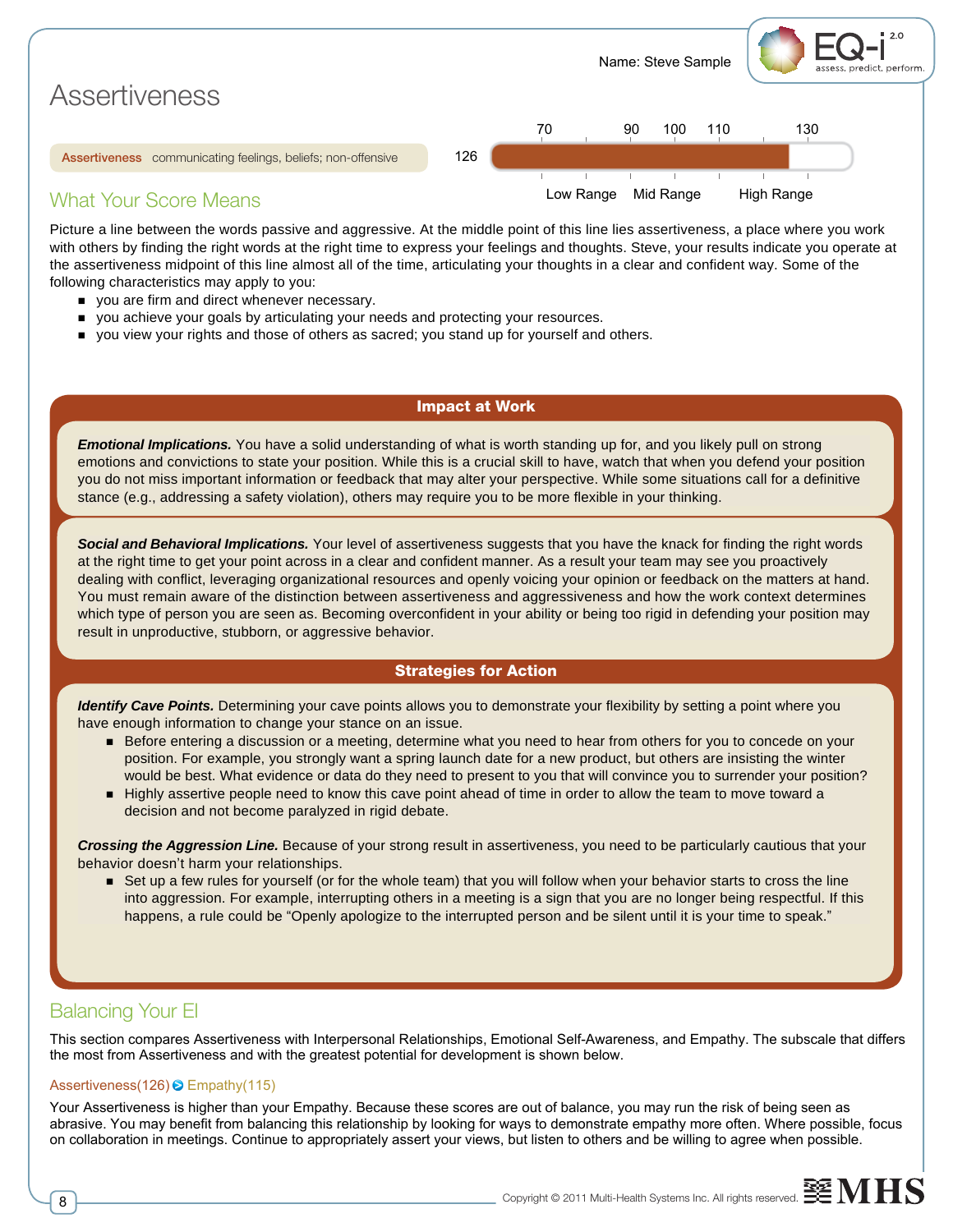

Steve, being independent means you are capable of feeling, thinking, and working on your own. Your results show that this is a welldeveloped skill, as you are more than willing and capable of pursuing your own ideas and course of action. You are more likely than most to be decisive, directive, and accountable for the responsibility associated with making decisions. Consider the following interpretation of your results:

- vou are comfortable making decisions on your own.
- you can work without direction or reassurance from others.
- n you accept responsibility for your decisions knowing that at times people will disagree with you.

#### Impact at Work

*Emotional Implications.* Your tendency to act and think on your own positions you to showcase your strengths in other areas of EI. Your strong Independence result also means that your emotions are freely expressed; you don't need reassurance or a group consensus to say what you feel. Remember that it is okay to reach out for help when you need it; always working alone can make you appear arrogant and alienating.

*Social and Behavioral Implications.* Your level of Independence indicates that you rarely depend on others to make important decisions. Because you are self-directed, you can analyze a situation on your own, formulate a response, and move into implementation mode without second guessing your decisions or looking for approval. This independent approach shows initiative, and in autonomous roles allows you to take responsibility for your actions when direction is limited. Due to your high level of independence, you must be cautious not to neglect the emotions and opinions of your colleagues. Keep a close eye on how often you go off in your own direction, rather than building coalitions.

#### Strategies for Action

*Independence Check.* Not every situation requires you to act autonomously, although it may be your preferred approach to accomplishing your goals. Here are three questions you should ask yourself before making a decision independently:

- Am I missing subject matter expertise to make an informed decision?
- n Am I hurting collaborative relationships by making this decision on my own?
- Does my decision have implications for those I work with? Would their input help me predict these implications?

*Securing Buy-In.* Effective, independent professionals don't march off in their own direction hoping that others follow; they balance self-directed thought with the ability to secure buy-in and support from key relationships.

- n Examine past decisions that were not well supported by your colleagues. What did your decision-making process look like? Where might securing buy-in have broken down?
- n Brainstorm ways that you can involve others in your decision-making process. The ultimate decision or plan may rest with you, but it will be easier to gain support when others feel empowered throughout the decision-making process.

### Balancing Your EI

This section compares Independence with Problem Solving, Emotional Self-Awareness, and Interpersonal Relationships. Achieving balance between these subscales can enhance emotional functioning.

#### Independence(119)

Your Independence is well balanced with these three related subscales. To maintain this balance with these subscales, watch for significant growth in one subscale over others and consider ways that you can develop the subscales in tandem. Discuss with your coach whether comparing Independence with other subscales may lead to further EI development and enhanced emotional and social functioning.

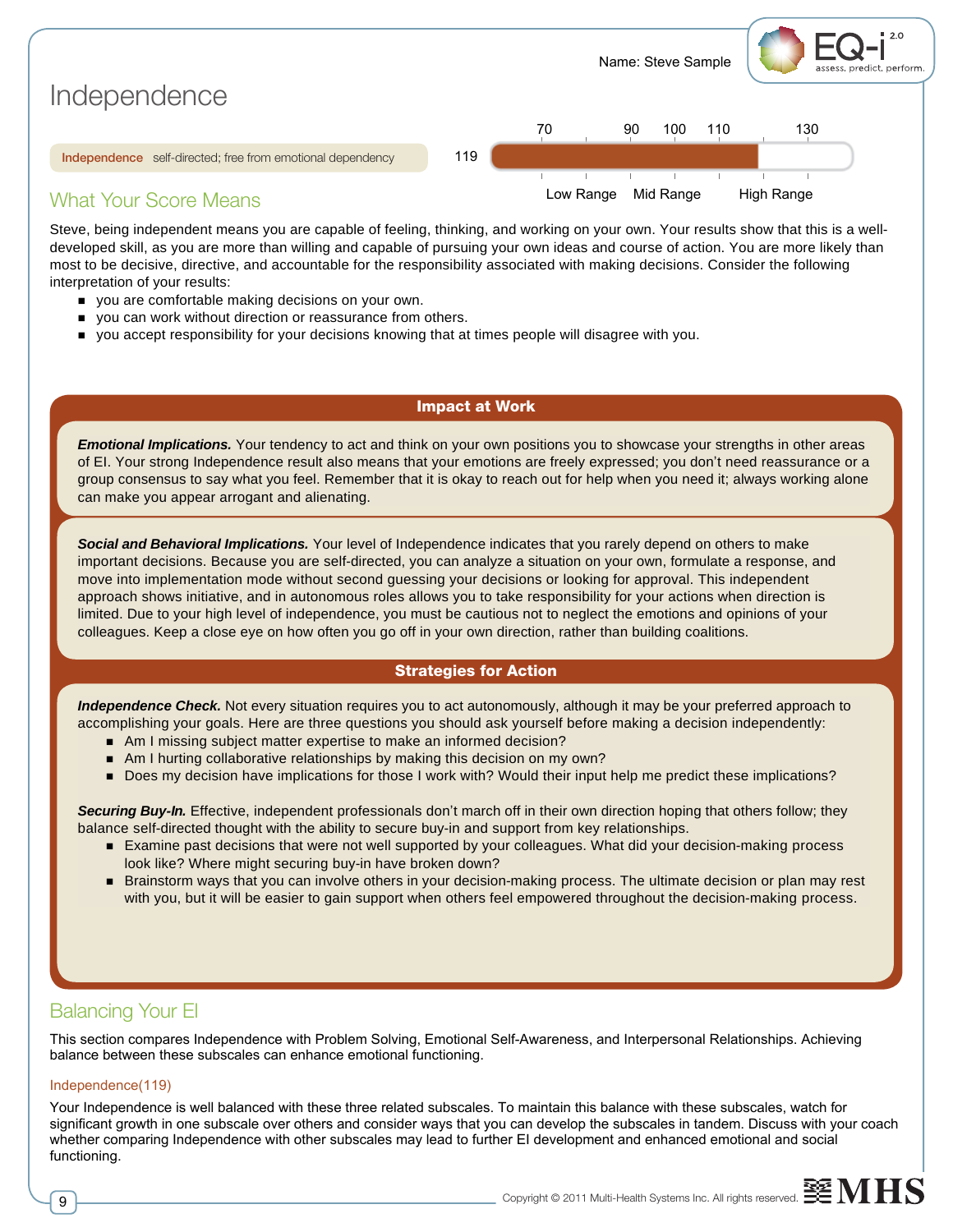

Steve, this subscale is about developing and maintaining mutually satisfying relationships and your result shows an above-average capability to build relationships with compassion, trust, and mutual give-and-take. Your colleagues support you in getting your job done, and in turn others seek you out because of your approachable demeanor. Some characteristics of your result are:

- n you have built up, or are currently building up, a useful network of colleagues and professionals.
- your relationships are authentic; you know people on a personal level.
- n you feel at ease with people and look forward to engaging in social interactions.

#### Impact at Work

*Emotional Implications.* For you, relationships are an essential part of life and you are likely heavily invested in making your relationships work. One implication of this emotional investment is that you may hide emotions or shy away from making decisions that could potentially cause conflict. Particularly if you scored high in Empathy and low in Assertiveness, you should determine if you or your relationships are suffering as a result of withholding your true thoughts and emotions.

*Social and Behavioral Implications.* Your result suggests that you take an active role in establishing and maintaining your professional relationships at work. You are probably seen as a "connector", aware of who does what, who knows what, and who needs to know what. Maintaining confidences, team harmony and open communication are likely top priority for you in your job. As you continue to build relationships, it is important to know the boundaries of these interactions. Failure to recognize when you begin to occupy more and more of your colleagues' time may result in less time allocated to projects, at which point your social interactions may prove costly to job performance.

#### Strategies for Action

*Recognition Goes a Long Way.* Remember to celebrate events that are important to your coworkers, but also express recognition on a regular basis. Instances may include birthdays, promotions, or recognition for a job well done.

- n Do you know what kind of recognition your coworkers prefer? Not everyone likes "Happy Birthday" sung at their desk or a reward given in front of their peers.
- **EXECTED EXECTED EXECTED EXECTED** Every and is appreciated by each of your coworkers.

**Sharing the Truth.** A healthy work relationship needs to be based on open communication, without fearing that your opinion will cause irreparable damage.

- The next time you find yourself tempted to hold back your true thoughts for the sake of group happiness, pause.
- n Write down what you really think or feel. Look at this statement and list all the potential positive and negative outcomes that could occur as a result of sharing your opinion.
- n If the positives outweigh the negatives, rephrase what you want to say beginning with an agreement statement and ending with your true opinion.
- **n** Bring this newly phrased statement to your discussion and be prepared to share it, starting with agreement and ending with your honest thoughts.

## Balancing Your EI

This section compares Interpersonal Relationships with Self-Actualization, Problem Solving, and Independence. Achieving balance between these subscales can enhance emotional functioning.

#### Interpersonal Relationships(116)

Your Interpersonal Relationships is well balanced with these three related subscales. To maintain this balance with these subscales, watch for significant growth in one subscale over others and consider ways that you can develop the subscales in tandem. Discuss with your coach whether comparing Interpersonal Relationships with other subscales may lead to further EI development and enhanced emotional and social functioning.

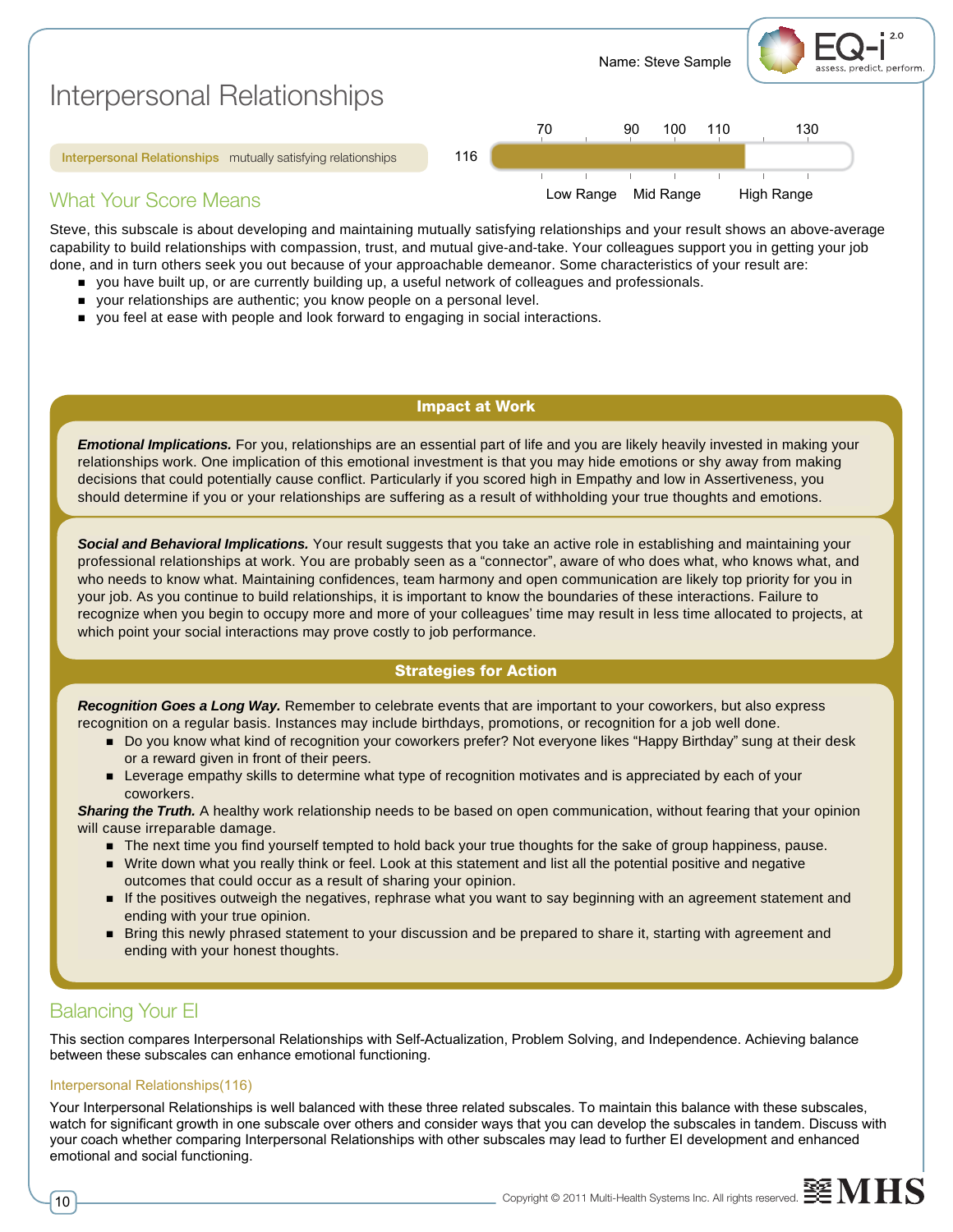

Empathy, the ability to recognize, understand, and appreciate the way others feel, is a crucial EI skill at the heart of all effective work relationships. Steve, your result indicates that your empathy is well-developed; you are likely empathic towards others, respecting their ideas even when they differ from your own. Your "emotional read" on people is usually accurate, ensuring peers feel safe sharing important issues with you. With a result such as yours:

- you are constantly "tuned in" to how others are feeling.
- n you care about others, and take their feelings into consideration before acting.
- it is easy for you to imagine how others feel and predict emotional reactions.

#### Impact at Work

*Emotional Implications.* Generally, you "feel" for others more than the average person does, almost always showing sensitivity and respect for others. High Empathy can also be a double-edged sword. Being empathic, your coworkers trust you with their issues and feel comfortable coming to you for advice. You, being very concerned with their feelings, run the risk of taking on their problems, becoming the victim of your empathy.

*Social and Behavioral Implications.* The intensity with which you care for others is evident in the way you approach your job, whether it be when making decisions, resolving conflict, or leading change; you act in others' best interests. Because you are constantly on the lookout for emotional reactions, you have a pretty good read of your team's emotional landscape; you likely know ahead of time how people will react to what you have to say. You may want to be vigilant of putting too much emphasis on others' feelings, causing you to avoid making tough decisions or dealing proactively with performance issues.

#### Strategies for Action

*Watching a Pro.* Find someone who you believe is an effective communicator and team leader. Observe their communication style in practice, taking note of how they balance their ability to remain empathic and socially responsible with meeting organizational demands. Examine your scores on Independence, Interpersonal Relationships, and Assertiveness to see how you can leverage other skills to balance organizational and team progress with Empathy.

*Mixing Sugar with Spice.* It is important to ensure that your empathy doesn't get in the way of handling tough conversations/decisions. Being empathic does not mean being extra nice all the time; you still have deadlines to meet and so does your organization. When a tough conversation or decision is needed, acknowledge that you may need more preparation time in order to be empathic. Then to prepare:

- $\blacksquare$  Write down what you want to say and rehearse it.
- Be respectful of people's reactions, but don't let them derail you.
- n Keep in mind that if you mirror the emotion, you will likely intensify the other person's reaction. For example, if the news you are bringing someone makes them angry, by becoming angry yourself you are likely to make the situation more heated.

### Balancing Your EI

This section compares Empathy with Emotional SelfAwareness, Reality Testing, and Emotional Expression. The subscale that differs the most from Empathy and with the greatest potential for development is shown below.

#### Empathy(115) **& Emotional Self-Awareness(125)**

Your Empathy is lower than your Emotional-Self Awareness. This suggests that although you understand how you feel about a particular situation, you have a tendency to not spend enough time uncovering how others feel. In order to bring your empathy in line with your self-awareness, you will need to reach out more often and ask your team members how they feel about a decision, rather than assuming they feel the same way you do.

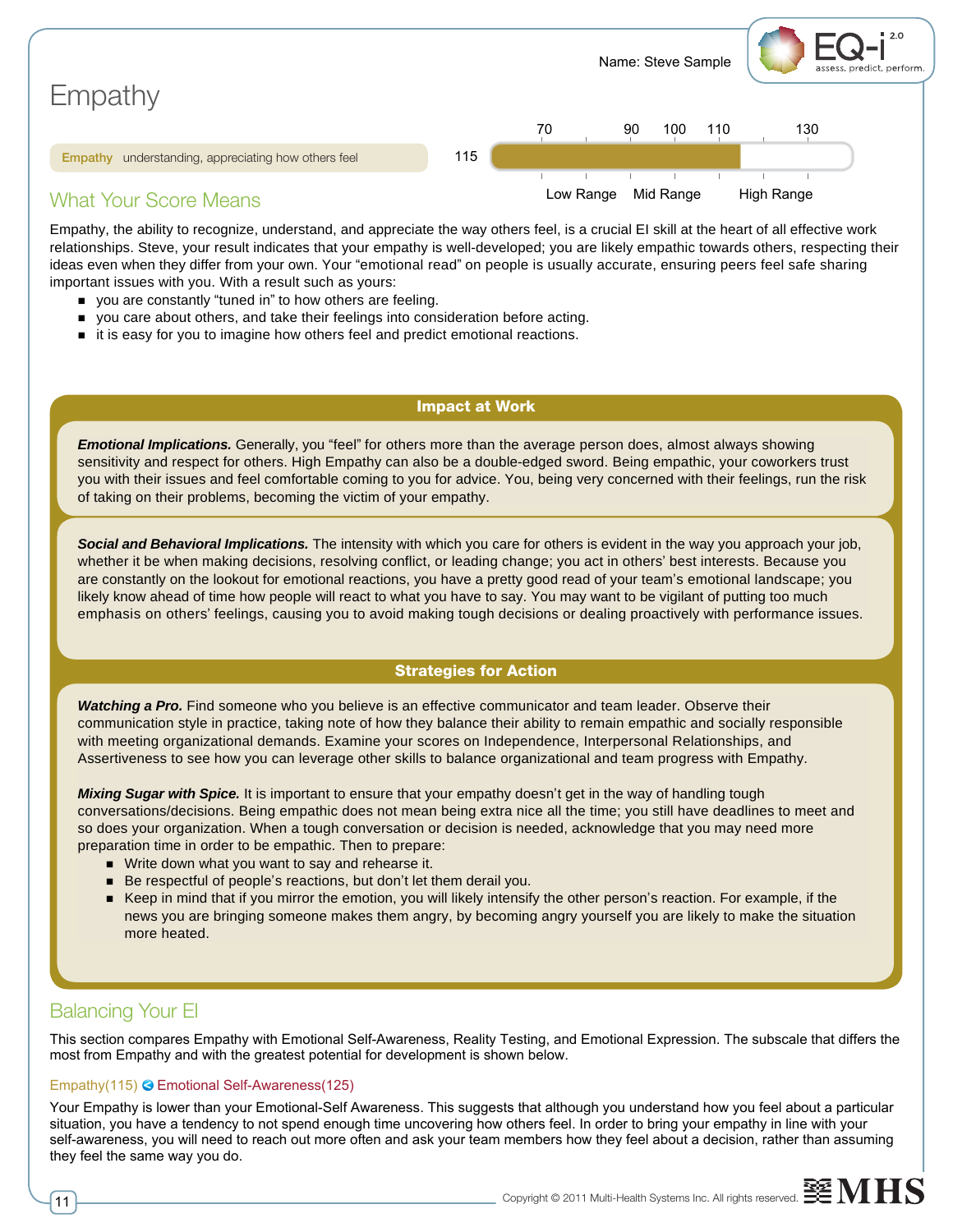

#### Social responsibility is that moral compass directing your behavior toward promoting the greater good and contributing to society and one's social groups. Steve, your result suggests that you are highly altruistic in your efforts, taking most, if not all, opportunities to help others. Your concern for societal issues is demonstrated through the selfless contributions you make, both at work and in your community. Based on your result, you:

- n consistently demonstrate your social conscience and are compelled to help others.
- n are seen as a "Good Samaritan" who helps out without expecting anything in return.
- n gain fulfillment from a variety of sources, including those activities outside of work.

#### Impact at Work

*Emotional Implications.* You are able to keep your emotions in perspective, having observed firsthand the difficulties others are facing. Also, because you contribute to a wide variety of activities, your emotions are not tied to one source. For example, if you have a setback in one area (e.g., loss of a key client account), you can look to another area for relief (e.g., coaching basketball).

*Social and Behavioral Implications.* Overall, you appear to be a cooperative and constructive member of your organization who acts in support of the common good. It is not uncommon to see someone with this level of Social Responsibility involved in a variety of social and leadership pursuits both inside and outside of the workplace. A potentially problematic implication of such involvement is that you may take on too many responsibilities, regardless of the cost to the quality of your work or your personal well-being. Be mindful that you don't engage in helping others as an escape from things that need to be fixed in your own life.

#### Strategies for Action

**The Best Intentions.** Check in with yourself to ensure that you are not avoiding your current emotional state by focusing solely on helping others.

- n Ask someone close to you (e.g., family or close friends) to describe what your intentions to help look like from their perspective. Others may be able to see the real motives behind even the best intentions.
- n If you are overly involved to the point that your personal well-being is neglected or you are placing unrealistic expectations on your friends, family or work peers for their social or corporate involvement, it may be time to reflect on your motives behind your desire to help others.

*Inspiring Initiative.* Inspiring others to be socially responsible can create an overall feeling of meaning and charity in the lives of others while fueling your passion for contributing towards the greater good.

- **Example your passion for causes you care about by reaching out to your friends and family for help.**
- n Brainstorm several activities that you, family and friends can engage in to help at least one of these causes.
- n Identify a plan, specific roles for each person and a timeframe for these activities.

#### Balancing Your EI

This section compares Social Responsibility with Self-Actualization, Interpersonal Relationships, and Empathy. Achieving balance between these subscales can enhance emotional functioning.

#### Social Responsibility(119)

Your Social Responsibility is well balanced with these three related subscales. To maintain this balance with these subscales, watch for significant growth in one subscale over others and consider ways that you can develop the subscales in tandem. Discuss with your coach whether comparing Social Responsibility with other subscales may lead to further EI development and enhanced emotional and social functioning.

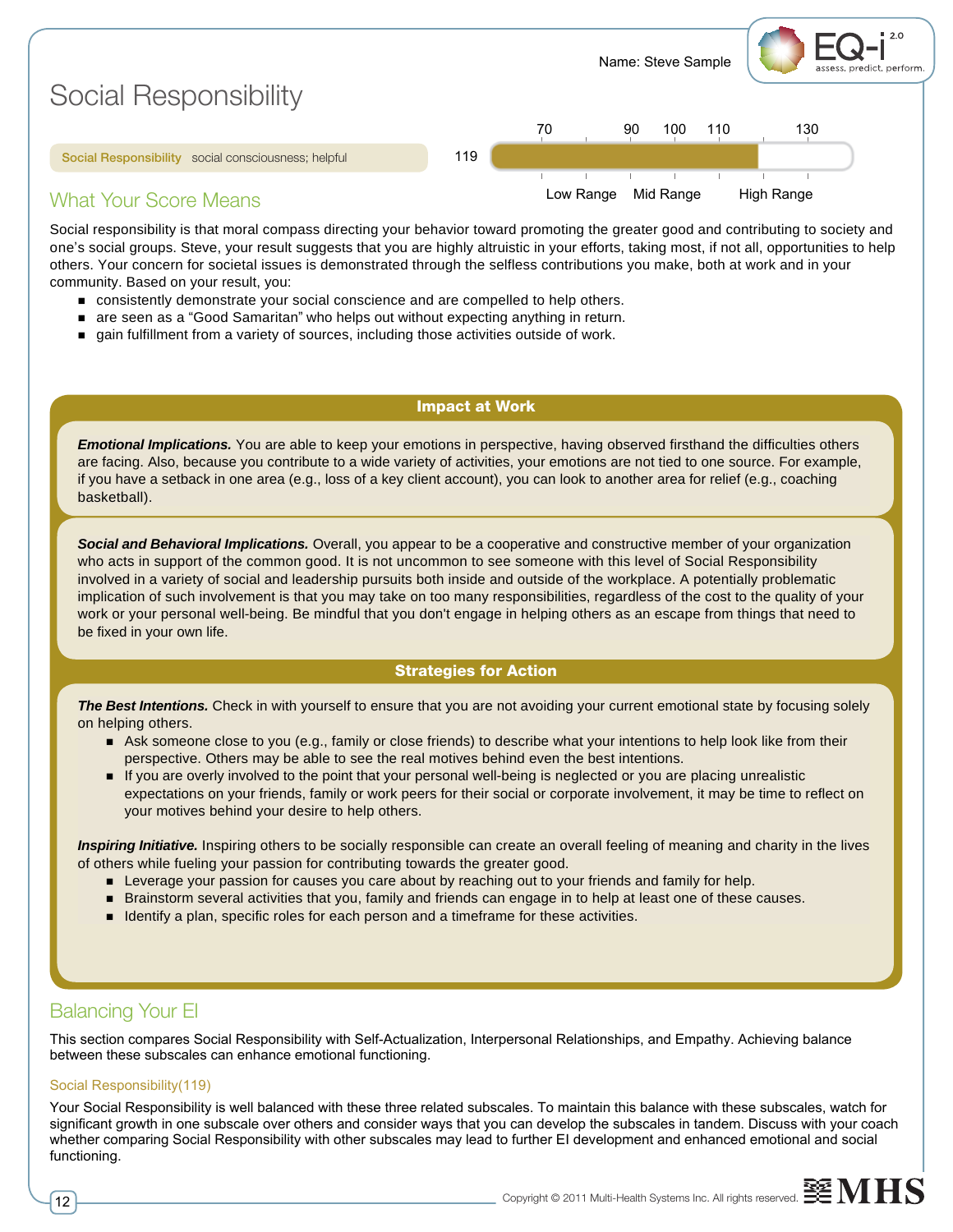| <b>Problem Solving</b>                                    |     | Name: Steve Sample<br>assess. predict. perform. |
|-----------------------------------------------------------|-----|-------------------------------------------------|
|                                                           |     | 90<br>70<br>130<br>100<br>110                   |
| Problem Solving find solutions when emotions are involved | 116 |                                                 |
| <b>What Your Score Means</b>                              |     | Mid Range<br>High Range<br>Low Range            |

#### Problem Solving is not about the quality of your solutions, but rather at how effectively you use your emotions in the process of solving a problem. Steve, this is an area of emotional intelligence that you use extensively; you tackle problems head on without being overwhelmed or distracted by your emotions. Your approach to problem solving is likely logical, uninterrupted, and involves gathering

information before drawing a conclusion. Your result indicates:

- n you see emotional information as playing a pivotal role but are not sidetracked by it.
- **vou work through the many steps of solving a problem without being emotionally distracted.**
- n you tend to stick with a problem until a solution is reached.

#### Impact at Work

*Emotional Implications.*You are able to maintain a focused demeanor as you generate solutions to many types of problems. However, be aware that you may appear too removed from the gravity of the situation if you "turn off" your emotions in order to arrive at an objective decision. You still want to appear emotionally invested in the decisions you make—you just aren't allowing your emotions to derail you from making those decisions.

*Social and Behavioral Implications.* You frequently engage in effective problem-solving strategies, especially when emotions enter the picture. Your level of awareness, persistence, and decisiveness speaks to your level of understanding of how emotions play a role in the problem-solving process. Although you rarely let your emotions derail your problem solving, you do run the risk of being overly decisive when a solution isn't readily available, or putting your emotions so far aside that your solutions are seen as cold and impersonal.

#### Strategies for Action

*Seek Understanding First.* If you find yourself quick to jump into problem-solving mode, you might start implementing solutions without fully surveying the situation.

- n Begin by explaining your interpretation of a problem to at least two people, one who is connected closely to the problem and the other who is a neutral third party.
- Don't ask for solutions; present your summary of the situation and have them ask clarifying questions if needed.
- n If there's a question to which you do not know the answer, that's a sign that you need greater understanding of the problem before you begin to solve it.

*In the Mood.* Emotions play different roles in the decision-making process. Learning ways in which you can generate both positive and negative emotions can help you to focus on the task at hand.

- n Positive emotions help you stay open to ideas and brainstorm creative solutions. Identify ways to generate a positive mood to help you with the brainstorming phase of problem solving (e.g., listen to music, talk to a friend).
- n Negative emotions help you concentrate on the details or analyze the costs associated with each solution. Identify ways to generate a mood that can help you with the analytical phase of problem solving.

#### Balancing Your EI

This section compares Problem Solving with Flexibility, Reality Testing, and Emotional Self-Awareness. Achieving balance between these subscales can enhance emotional functioning.

#### Problem Solving(116)

Your Problem Solving is well balanced with these three related subscales. To maintain this balance with these subscales, watch for significant growth in one subscale over others and consider ways that you can develop the subscales in tandem. Discuss with your coach whether comparing Problem Solving with other subscales may lead to further EI development and enhanced emotional and social functioning.

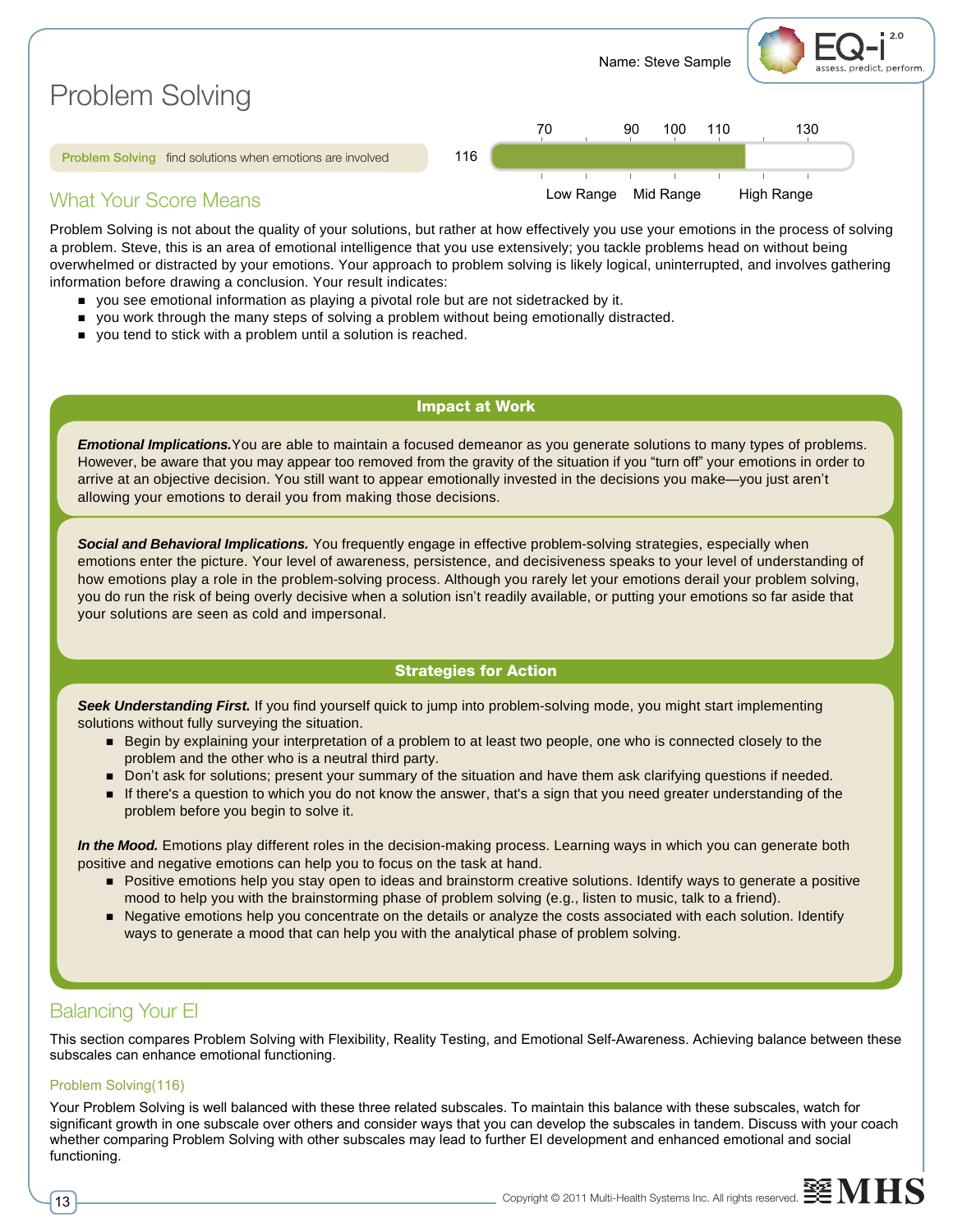

Reality Testing—"being grounded" or "tuned into the situation"—means things for what they really are. In business, this includes accurately sizing up the environment, resources, and future trends in order to set realistic plans/goals. Steve, your results indicate that you have the ability to remain objective. By keeping your personal biases at bay, you likely make trusted and sensible decisions that others can buy into. Your result suggests:

- n you are very unlikely to misinterpret critical information or allow emotions to color reality.
- n you are keenly aware of your own strengths and weaknesses.
- n you are attuned to your immediate environment and attentive to the task at hand.

#### Impact at Work

*Emotional Implications.* Your ability to see most situations objectively may lead you to make very black and white conclusions: something is right or it is wrong, there are no shades of grey. Your emotions can also appear black and white: either you are angry or you aren't. For example, when an event triggers a slight emotion in others, you may remain emotionally neutral as you believe emotions cloud your assessment of the event.

*Social and Behavioral Implications.* Staying grounded, objective, and realistic is essential for the strategic and tactical elements of leadership, from accurately matching a five-year strategic plan within the forecasted economy to creating daily production quotas. Because you frequently see situations as they really are (and not as you wish them to be), your team likely turns to you for the hard facts when it comes to decision making and goal setting. As a result, you are likely to find yourself setting and pursuing meaningful and achievable goals. Be aware, however, of when your objectivity gets in the way of your creativity and willingness to set stretch goals.

#### Strategies for Action

*Gut Checks.* Emotions provide us with information about an event. If you ignore them completely, you are missing out on crucial data that objective analysis cannot provide.

- Try a few "gut checks" throughout your day. Reflect on how you felt about a discussion, calling a customer, making a decision, etc.
- n Gut checks are particularly important for large decisions or meetings where you usually allow objective data (e.g., a 10 to 4 vote in favor of pulling the project) to take precedence over what your emotions tell you (e.g., Karen was furious that her project was cut).

**Put your Realism to Work.** You are likely to notice when personal bias is affecting your performance or your team's performance.

- **EXECTED LEVER FOR STRENGT BY USING OBJECT LEVERTHE EXECTED EXECTED EXECTED EXECTED EXECTED EXECTED EXECTED EXECTED EXECTED EXECTED EXECTED EXECTED EXECTED EXECTED EXECTED EXECTED EXECTE** strategic-planning techniques) when you notice progress becoming sidetracked by personal agendas or unrealistic views of the situation.
- Research some facilitation or meeting management techniques to create a more productive mindset for your team, where the focus is not on exploring personal speculations but rather on accomplishing realistic objectives in each meeting.

### Balancing Your EI

This section compares Reality Testing with Emotional Self-Awareness, Self-Regard, and Problem Solving. Achieving balance between these subscales can enhance emotional functioning.

#### Reality Testing(124)

Your Reality Testing is well balanced with these three related subscales. To maintain this balance with these subscales, watch for significant growth in one subscale over others and consider ways that you can develop the subscales in tandem. Discuss with your coach whether comparing Reality Testing with other subscales may lead to further EI development and enhanced emotional and social functioning.

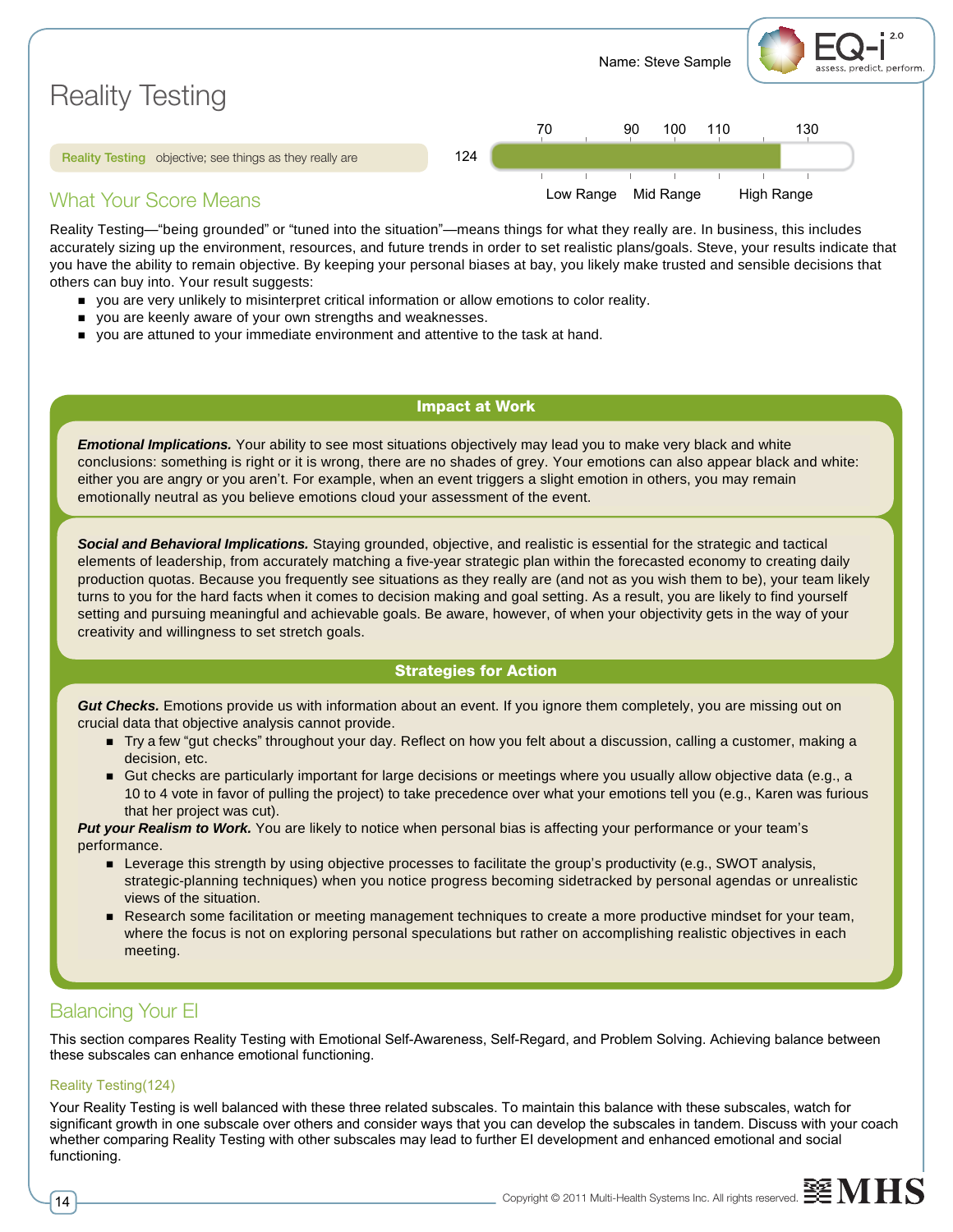

Impulse control involves understanding the appropriate times and ways to act on emotions and impulses, and the importance of thinking before acting. Steve, your result shows someone who extensively controls their emotions and impulses to act. Your highly stable nature helps to put people at ease; coworkers will feel that they can easily predict your behavior or mood and will be more likely to open communication channels with you. Your result may indicate a tendency to:

- n be deliberate and apt to survey a situation before making a decision.
- $\blacksquare$  be patient and calm even when provoked.
- n be able to think before you act; you rarely regret what you have said or done.

#### Impact at Work

*Emotional Implications.* Your emotions are often expected visitors: you experience them, learn from them, and then take action based on this emotional knowledge. This deliberate use of emotions means you give yourself lots of time to understand how you feel and then determine what is the required action.

*Social and Behavioral Implications.* Your ability to remain focused, delay temptation, and avoid making rash decisions has tremendous interpersonal and professional implications. Leadership requires flexibility, but it is an astute focus and deliberate planning that achieves corporate buy-in. Because you reflect before you speak, your position is well articulated, grounded in evidence and, as a result, respected by your team. People may see your behavior as predictable and calculated and although this is necessary in many workplaces, ensure that it isn't at the expense of listening to your instincts or participating in spontaneous conversations.

#### Strategies for Action

*Unfreezing.* If you find yourself significantly less impulsive than your colleagues, you may appear to be rooted in thought when others want action. If progress is being held up by too much contemplation your teammates may see you as a barrier to moving forward.

- n Before making a decision, determine upfront what evidence you will need in order to feel comfortable acting. Whose approval do you need? What is the threshold of risk you are willing to accept?
- n Knowing this information upfront will help you balance deliberate decision making with the progress demanded by today's business.

*Giving Your Gut Reaction a Voice.* People high in Impulse Control have a lot of self-talk happening all the time. You rarely act unless you have played out multiple scenarios and as a result, your gut reaction can often be overlooked.

- Describe a situation in the past week where you regretted not speaking up or acting quickly.
- What emotion were you experiencing? Was it fear, uncertainty, sadness?
- n If you could rewrite the situation, what would you have done differently? How could you have listened to your instincts despite the emotion you felt?
- n Use this example of how you wished you had behaved as a goal. Try to demonstrate this behavior in the next two weeks.

#### Balancing Your EI

This section compares Impulse Control with Flexibility, Stress Tolerance, and Assertiveness. Achieving balance between these subscales can enhance emotional functioning.

#### Impulse Control(120)

Your Impulse Control is well balanced with these three related subscales. To maintain this balance with these subscales, watch for significant growth in one subscale over others and consider ways that you can develop the subscales in tandem. Discuss with your coach whether comparing Impulse Control with other subscales may lead to further EI development and enhanced emotional and social functioning.

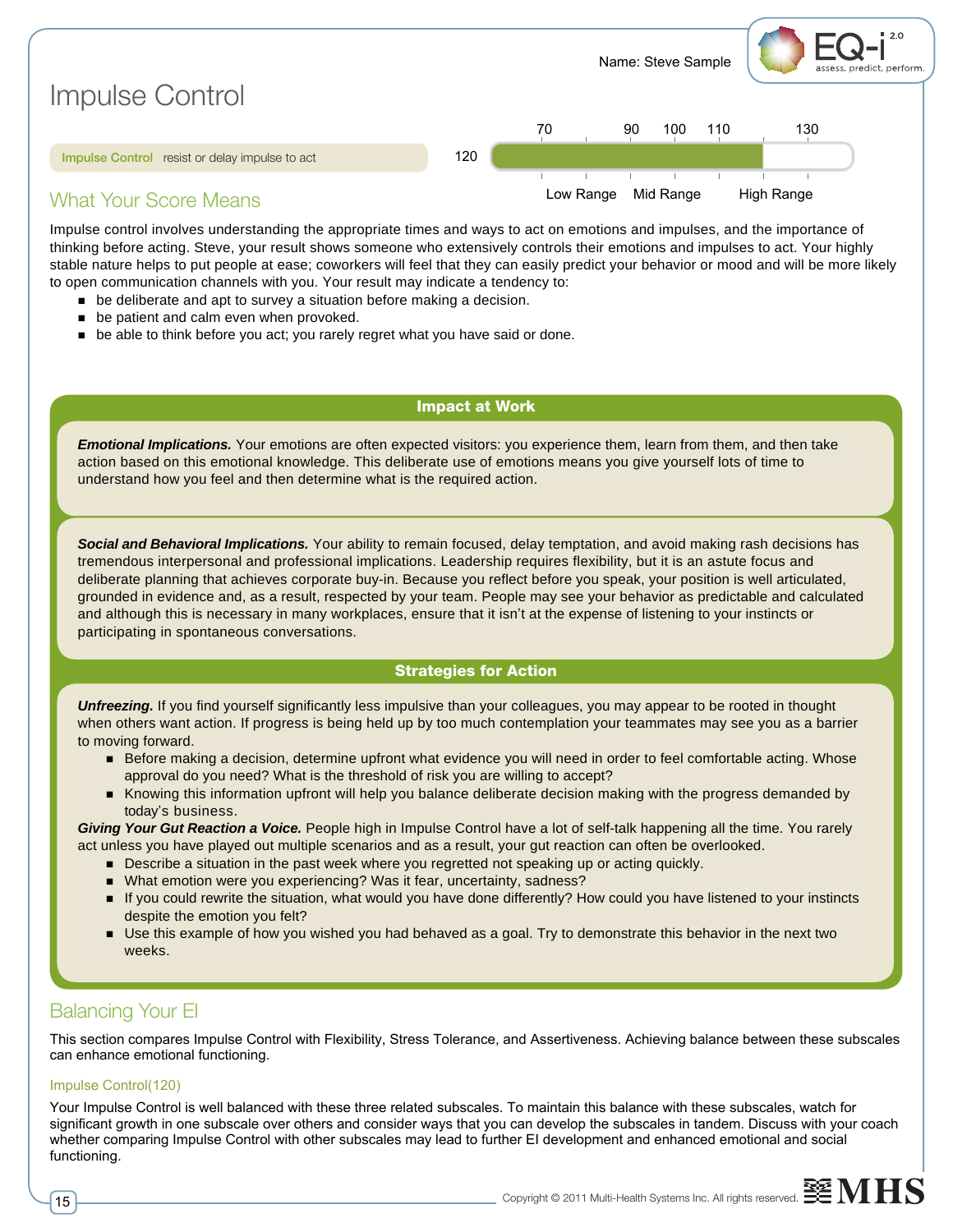

#### Flexibility requires that you be able to modify your thoughts, emotions, and behaviors in response to change. Steve, your results speak of a well-developed ability to adjust yourself to changing conditions and priorities. At work, you likely see change as necessary for innovation and staying ahead of the competition. You can easily assume a change leadership role, where you can encourage others to be as open to change as you are. Some indicators of your result are:

- $\blacksquare$  you are more inclined than most to enjoy change.
- n you are able to change your mind when evidence suggests that you do so.
- n you have a compliant attitude to working with others, even when opinions differ.

#### Impact at Work

*Emotional Implications.* Adapting comes easily to you, whether it be an unexpected schedule change or a new strategy for your team. This flexible approach means you may find it difficult to become emotionally invested, as you tend to work with an understanding that ties will inevitably be broken. Be cautious that you don't appear to lack conviction or become so flexible that your efforts are scattered.

*Social and Behavioral Implications.* Your results suggest you frequently accept change and likely thrive when change is required. Being highly flexible is a desired trait in today's ever-changing work environment and you embrace the required adjustments to your work very well. You may be seen a change leader, facing adjustments with energy and garnering buy-in from your peers. Keep in mind that change preceded by reason and foresight is welcomed, particularly by those who are not as flexible as you are. You may have to alter the way you promote change to help people who struggle with the emotional adjustment change requires.

#### Strategies for Action

*Change for Change's Sake.* Flexibility can look like impulsiveness if it is not grounded in sufficient thought and valid evidence.

- n "Changing for change's sake" can leave a lot of people (including customers) shaking their heads in confusion over the loss of their once effective status quo.
- n When you find yourself changing your thoughts, emotions, priorities, or direction, stop and ensure that this change is grounded in reasonable evidence and is not simply due to boredom with the status quo. This is particularly important if you are high in Interpersonal Relationships, as you may have the tendency to adjust your actions on a whim to the new ideas that are brought forward by others.
- Communicate this rationale for change to those impacted.

**Stay the Course.** Your ability to remain flexible is likely to come in handy. However, in team environments, it is very important to make sure your colleagues are aware of any changes that you are thinking about and embracing. Not all people deal well with regular change. Make an effort to document your changes and reasons for the change. This will go a long way to instilling trust and gaining buy-in from your colleagues.

#### Balancing Your EI

This section compares Flexibility with Problem Solving, Independence, and Impulse Control. Achieving balance between these subscales can enhance emotional functioning.

#### Flexibility(125)

Your Flexibility is well balanced with these three related subscales. To maintain this balance with these subscales, watch for significant growth in one subscale over others and consider ways that you can develop the subscales in tandem. Discuss with your coach whether comparing Flexibility with other subscales may lead to further EI development and enhanced emotional and social functioning.

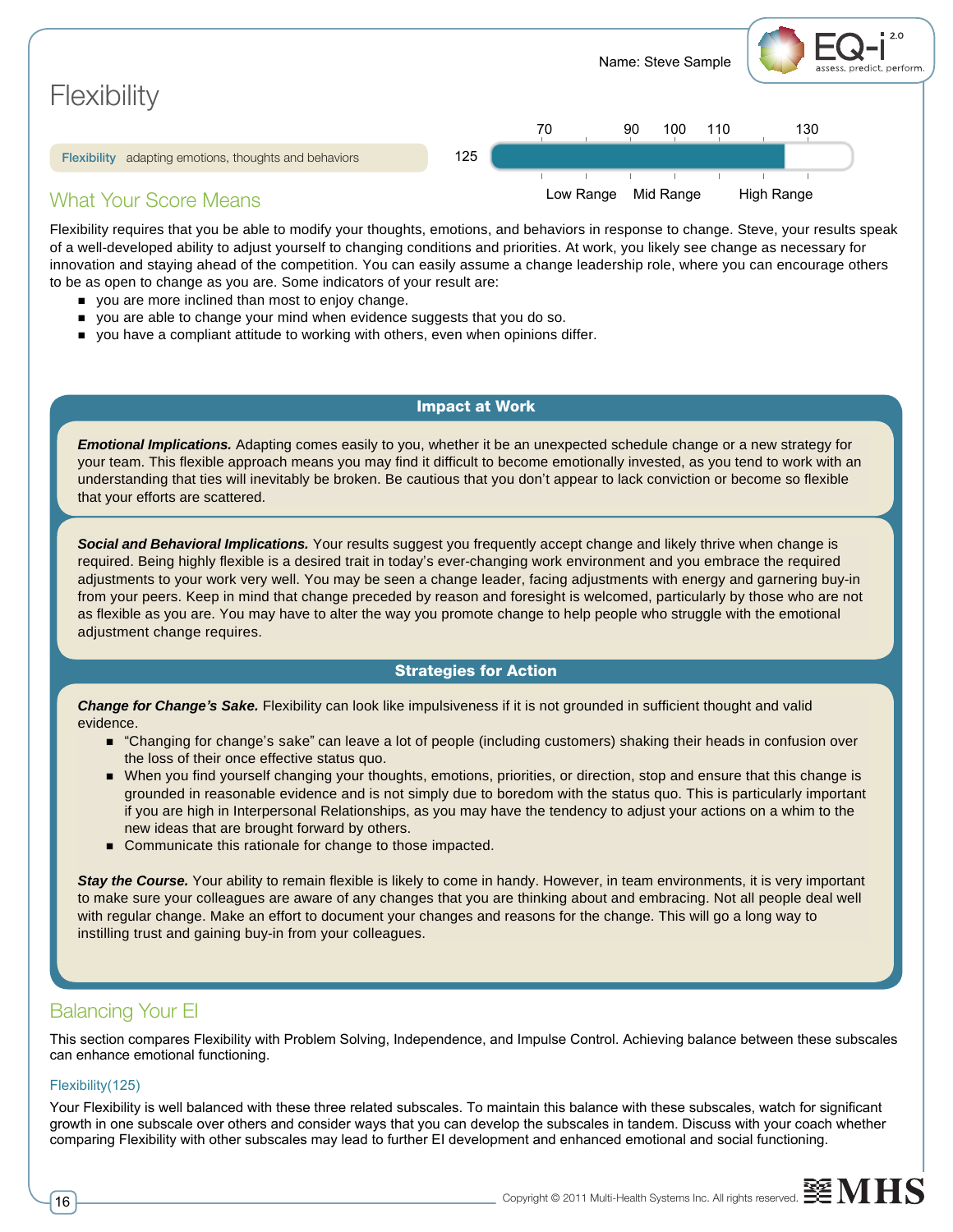| <b>Stress Tolerance</b>                           |     | Name: Steve Sample<br>assess. predict. perform. |
|---------------------------------------------------|-----|-------------------------------------------------|
|                                                   |     | 130<br>70<br>90<br>100<br>110                   |
| Stress Tolerance coping with stressful situations | 128 |                                                 |
| What Your Score Means                             |     | Mid Range<br>High Range<br>Low Range            |

#### What Your Score Means

Stress Tolerance is the ability to cope with and respond effectively to stress and mounting pressure. Steve, your result indicates that you are well armed to withstand stress, frequently drawing on your repertoire of effective coping strategies. You are able to manage your emotions, remain composed, and maintain your performance, even when times get rough. You likely use your emotions (e.g., optimism) to your advantage and feel that you are in control. Some characteristics of your result are:

- n you see stress, competition, or pressure as a challenge, perhaps to the point of thriving in such conditions.
- n you actively cope with stress rather than let your emotions take over.
- n you should consider whether your high Stress Tolerance means you take on more than a healthy share of work, which could lead to fatigue or burnout.

#### Impact at Work

*Emotional Implications.* You approach stress confidently, with a clear mind and a resilient "I can withstand anything" attitude. You may be missing the subtle emotional hints that you are becoming overwhelmed, and often those with high stress tolerance are at risk for job burnout and exhaustion.

*Social and Behavioral Implications.* Your ability to tolerate stress and exert influence over the situation is likely to appear calming and even inspiring to your colleagues. Your ability to cope with challenges likely allows you to assume a change leadership role, demonstrating a calm and focused demeanor. People likely seek you out for a realistic assessment of a situation; you rarely blow things out of proportion or let your emotions keep you from moving forward and persevering. Note, however, that holding your colleagues and direct reports to the same expectation for tolerating stress may come across as cold, unempathic, and even unrealistic if others are not as resilient as you.

#### Strategies for Action

*The Little Signs of Exhaustion.* Be vigilant that you aren't taking on too much. Subtle changes in your emotions may be signaling that you are close to exhaustion.

- Write down descriptions of your emotions and any accompanying physical sensations.
- n When you notice emotional changes, like hesitation to take on a new assignment, don't dismiss their importance. It is quite possibly a sign that your high tolerance of stress is allowing you to take on too much.

Leverage Your EI. Your ability to withstand and cope with high levels of stress often puts you at an advantage. However, your colleagues may not be as well-equipped to handle the same frequency and intensity of stressors that you can.

- **EXECTED LEVER ASSET UP:** Leverage your other EI skills, especially your interpersonal skills, to determine if the people you work with are not coping well with the same demands you are.
- n When a new task is added to your team's priorities, suggest taking five minutes at the next meeting to talk about some proactive steps that you can take as a group to alleviate any associated stress.

### Balancing Your EI

This section compares Stress Tolerance with Problem Solving, Flexibility, and Interpersonal Relationships. The subscale that differs the most from Stress Tolerance and with the greatest potential for development is shown below.

#### Stress Tolerance(128) <sup>●</sup> Problem Solving(116)

Your Stress Tolerance is higher than your Problem Solving, which suggests that you feel more able to deal with stress than to solve the underlying problem. Because of this imbalance, you may want to be on the watch for fatigue and burnout in your life. Take action to solve problems even in situations where you feel you are able to cope adequately.

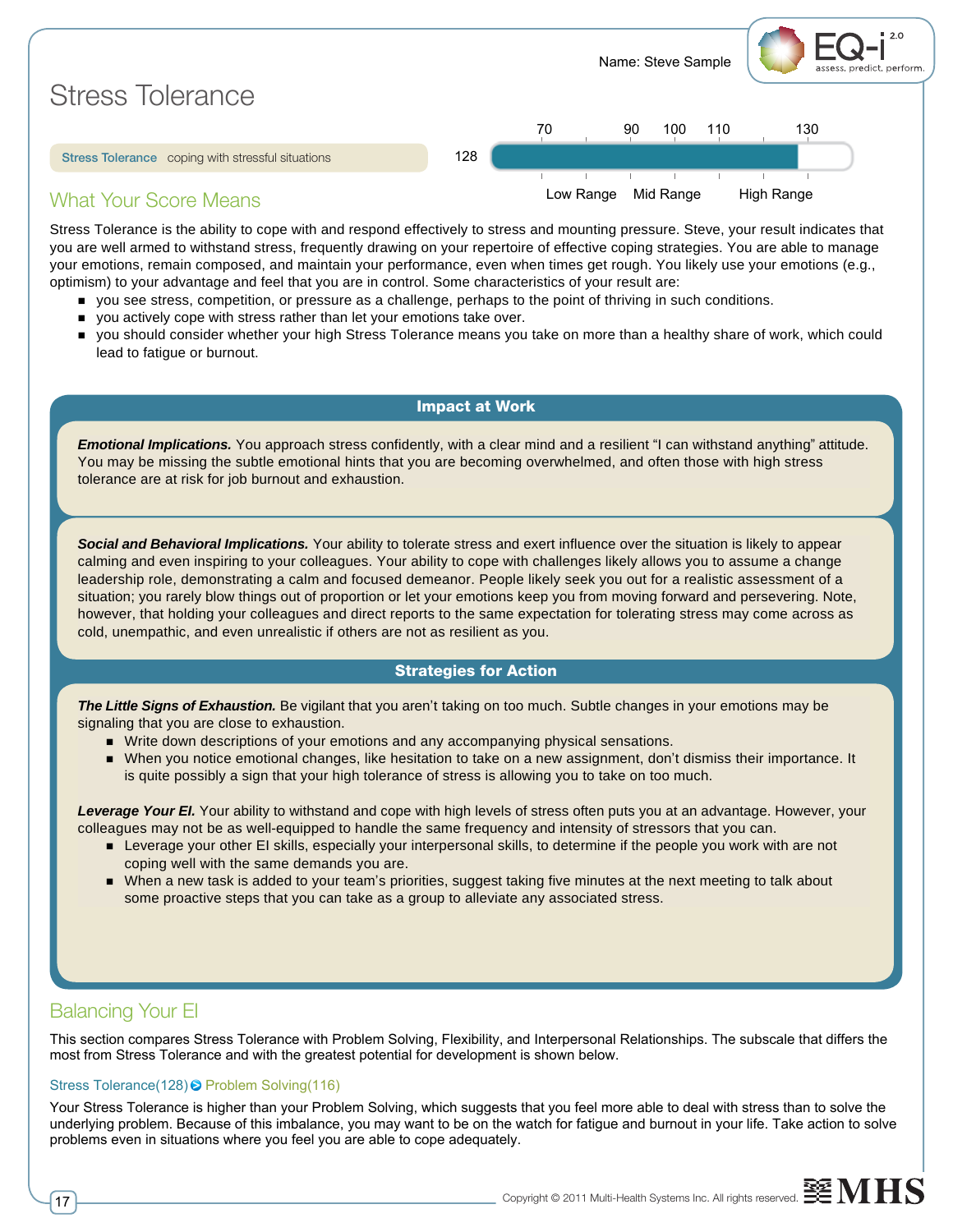

Optimism, the ability to remain positive despite setbacks, often differentiates between "star performers" and others in the workplace. It permeates almost every application of EI, from helping you persevere to enabling you to view change as a good thing. Steve, your result shows someone who is extensively optimistic and almost always sees the world in a positive light. Some characteristics of your result are:

- n you approach the world with a "glass half-full" attitude.
- n you believe in yourself and others and rarely give up prematurely.
- n you inspire those you work with to overcome challenges.
- n if you are overly optimistic you may set unrealistic goals, ignore personal shortcomings, or ignore evidence that suggests your efforts are headed towards a negative outcome.

#### Impact at Work

*Emotional Implications.* People who are strong optimists may attend primarily to positive emotions, ignoring negative ones. The implication is that when you see the world with rose-colored glasses, you see your emotions under the same extrapositive lens. As a result you may miss important information that is accompanied by emotions such as fear, anger, and disgust.

*Social and Behavioral Implications.* You are likely able to see opportunities and possibilities that others may overlook or simply reject for being too difficult, too time-consuming, or outside of the organization's current comfort level. This positive outlook helps you to set stretch targets and communicate a compelling vision that together brings out the best in yourself and others. Your team probably relies on you for a positive view of the current situation, which although motivating can be unrealistic and risky if beyond the organization's capabilities.

#### Strategies for Action

*Grounded Optimism.* Ideally, optimism is rooted in rational thought and logic. To check that this is the case for you, try:

- $\blacksquare$  asking for feedback on the goals you have set.
- **n** looking for past cases where what you are proposing was achieved.
- n seeking buy-in from others. Watch for signs of hesitation or questions about the feasibility of what you are asking.

By incorporating some of these checks into your daily routine, you can confirm whether your goals will bring others along with you or leave them behind in the dust.

*Keep it Real.* Your high optimism can be a great strength; however, it is important that you remain realistic about the challenges you are willing to undertake. Stretch goals are important, but make sure they are within your capacity. Prior to undertaking new challenges, take time to evaluate all elements of the task and identify whether or not you have the emotional, social, financial, and technical resources to meet the challenge. If not, is help available?

#### Balancing Your EI

This section compares Optimism with Self-Regard, Interpersonal Relationships, and Reality Testing. Achieving balance between these subscales can enhance emotional functioning.

#### Optimism(123)

Your Optimism is well balanced with these three related subscales. To maintain this balance with these subscales, watch for significant growth in one subscale over others and consider ways that you can develop the subscales in tandem. Discuss with your coach whether comparing Optimism with other subscales may lead to further EI development and enhanced emotional and social functioning.

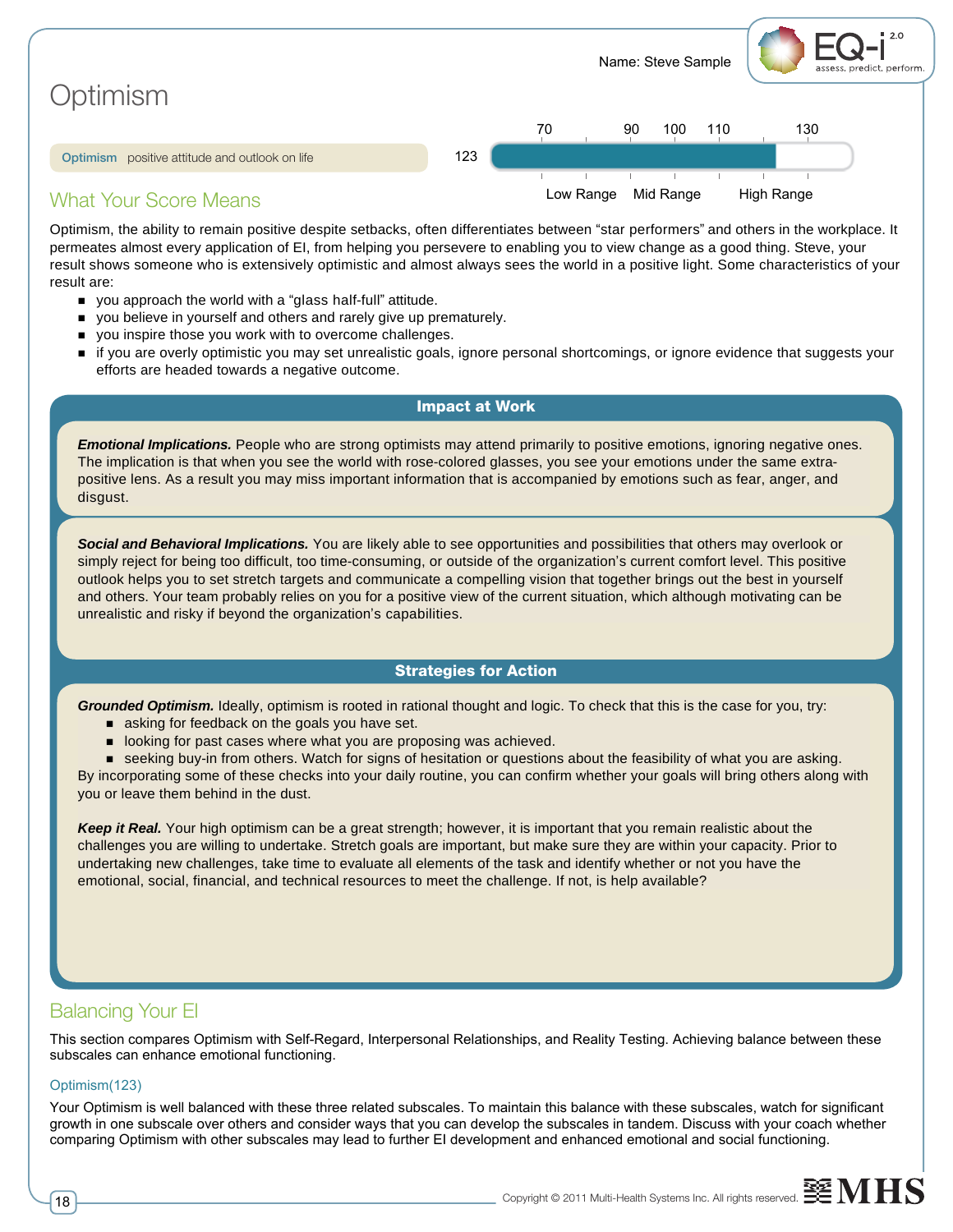

#### How to Use this Page

Happiness includes feelings of satisfaction, contentment and the ability to enjoy the many aspects of one's life. It is different than the other EI abilities in that Happiness both contributes to, and is a product of, emotional intelligence. As such, your result in Happiness is like an indicator of your emotional health and well-being.



Low Range Mid Range High Range

Because Happiness is so interconnected with all EI abilities, you may find further development opportunities if you explore how the remaining subscales contribute to your level of Happiness, and vice versa.

#### **Happiness**

Steve, your result in Happiness suggests that you almost always maintain a happy disposition towards all aspects of your life. You enjoy the company of others and are likely on a positive life course. Your happiness is seen and experienced as infectious. Happiness is most often associated with the subscales shown below. Because you have no low scores on any of these subscales you likely experience a certain balance between your well-being and optimism, self-confidence, personal relationships and fulfillment of goals. Gains in one area likely contribute to gains in another—quite a reciprocal set of relationships! Your result indicates that you may:

- n exude cheerfulness at both work and play while participating in activities you truly enjoy.
- **n** be seen by coworkers as motivating and resilient in the face of obstacles.

#### Self-Regard **Contact Contact Contact Contact Contact Contact Contact Contact Contact Contact Contact Contact Contact Contact Contact Contact Contact Contact Contact Contact Contact Contact Contact Contact Contact Contact C**

Happiness is a by-product of believing in oneself and living according to your own values and standards. Your high level of Self-Regard helps to promote positive feelings about oneself, confidence, and enhanced life satisfaction and happiness.

- n If you could improve one facet of your life, what would it be? Why?
- Aside from material things, what is it about you that makes you truly happy?

#### **Interpersonal Relationships Network Self-Actualization**

Your Interpersonal Relationships result indicates that you have well-developed relationships that likely help shield you from the negative effects of life's daily demands. If maintained, these relationships can enhance and sustain pervasive feelings of happiness.

- Are there times when you struggle with your relationships? If so, what causes the struggle and how do you remedy conflict and miscommunication?
- Do you have a mentor? Do you act as a mentor to someone else?

In the face of setback and disappointment, the ability to recover and claim a happy state is contingent on one's level of optimism. Your results indicate that you have a high level of optimism, adopting a positive framework during adverse conditions. This approach to life enhances and sustains pervasive feelings of happiness.

- What thoughts help you remain optimistic during more difficult times?
- Are there any situations where you feel less optimistic? If so, how can you improve or deal better with those situations?

Happiness comes from a willingness to learn and grow on a journey aligned with your values. Your level of selfmotivation and feelings of an enriched life ultimately drive your life achievements and overall happiness.

n Are there areas in your work or personal life that you would like to further develop? If so, how can these endeavors mesh with your current lifestyle?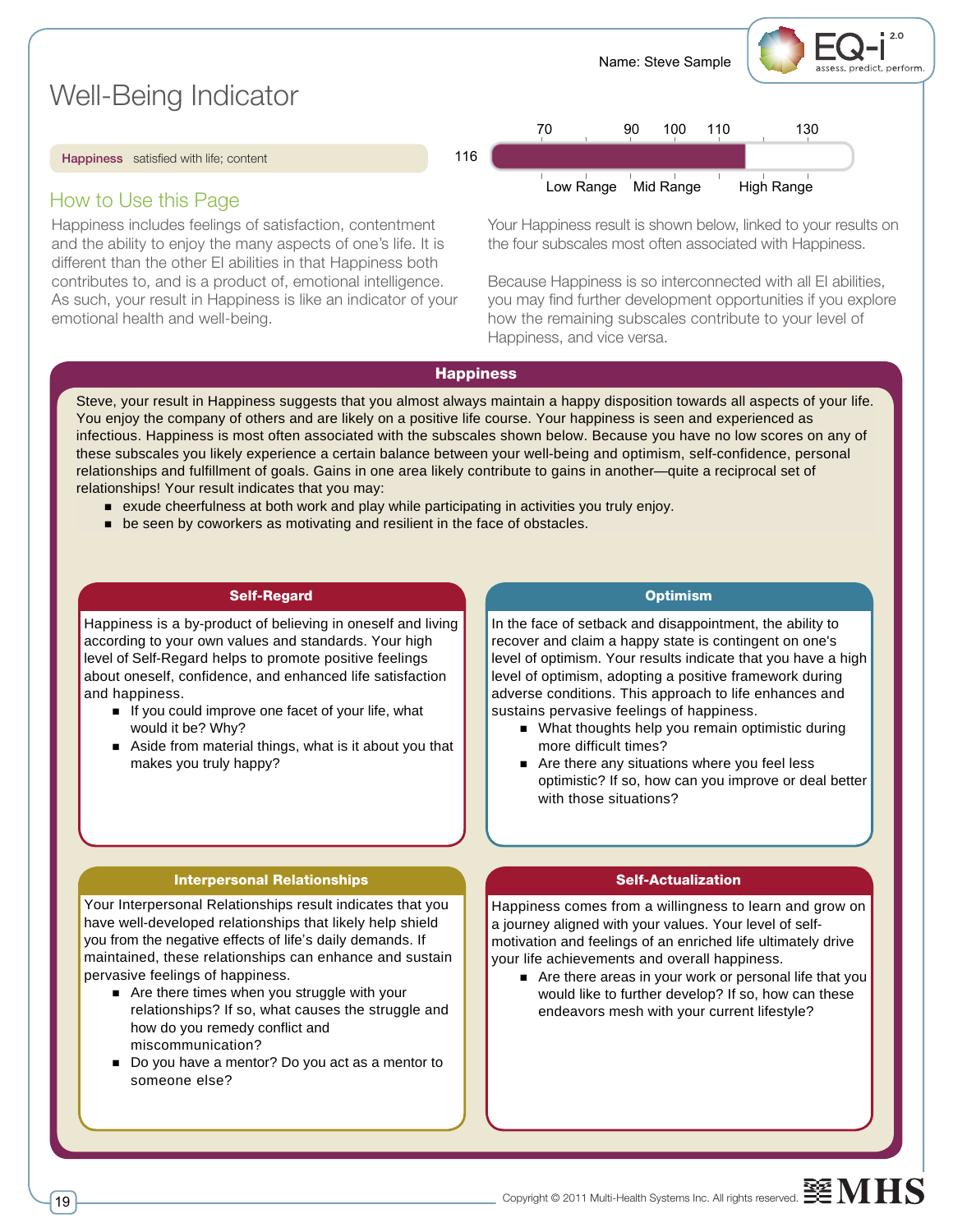20

#### cess is realized. Use this step-by-step activity plan to help guide you closer to your goals. Remember to use the SMART goal setting criteria for each goal.

Action Plan

Write down up to three EI skills or behaviors that you would like to further develop (e.g., "reflective listening" to build empathy, or "recognizing how my body reacts to stress" to raise emotional self-awareness). The SMART goals that you outline in the template should help to strengthen these EI skills and behaviors.

The steps you take towards achieving your EI goals will determine whether or not suc-

- 1.
- 2.
- 3.

Write down up to three overall qualities that you would like to have (e.g., integrity, providing clear leadership, team player, clear communicator). In some way the goals you outline in this action plan should help you achieve the overall qualities you identified.

1.

2.

3.

Transfer your SMART goals into the action plan template below.

| <b>SMART</b><br>Goal | <b>Time Frame</b>                             | <b>Benefits</b>                                                             | <b>Measure of Success</b>                                                                                                     | Support and<br><b>Resources Needed</b>         | <b>Potential Barriers</b>                                                                                                                                                        |
|----------------------|-----------------------------------------------|-----------------------------------------------------------------------------|-------------------------------------------------------------------------------------------------------------------------------|------------------------------------------------|----------------------------------------------------------------------------------------------------------------------------------------------------------------------------------|
| Listen to<br>others  | In team<br>meetings<br>Starting from<br>today | Other people will<br>listen to me<br>I will get to hear<br>everyone's views | Feedback from the<br>team to say that $I$ am<br>listening to them more<br>Take actions that<br>other people have<br>suggested | From the team to<br>give me honest<br>feedback | Time - often do not have<br>time to listen to views<br>but just need to give in-<br>structions. If this is the<br>case need to tell people<br>at the beginning of the<br>meeting |
|                      |                                               |                                                                             |                                                                                                                               |                                                |                                                                                                                                                                                  |
|                      |                                               |                                                                             |                                                                                                                               |                                                |                                                                                                                                                                                  |
|                      |                                               |                                                                             |                                                                                                                               |                                                |                                                                                                                                                                                  |

**SPECIFIC MEASURABLE** Action-oriented **REALISTIC TIMELY** 





Action Planner (example)

Action Planner (example)